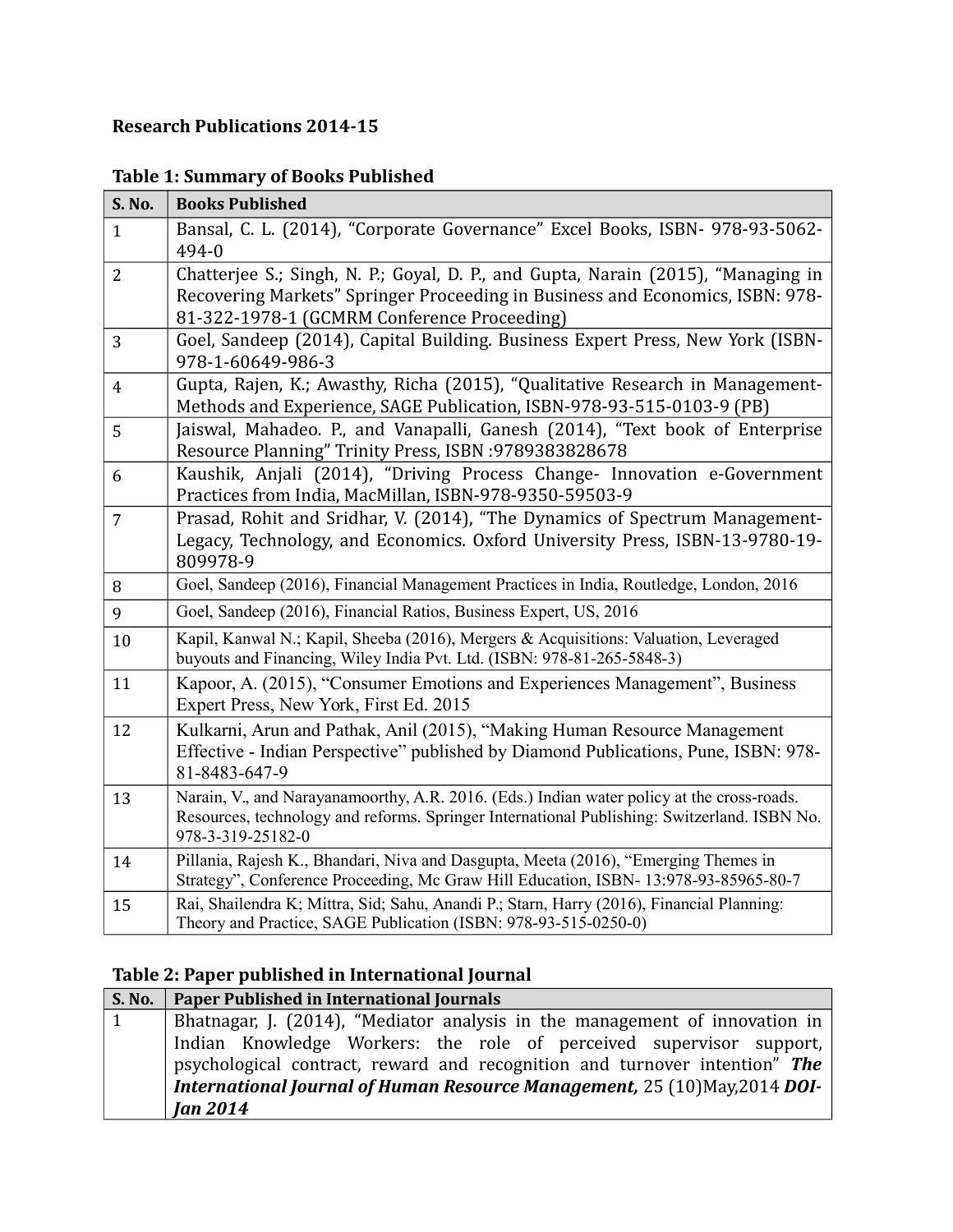| China: A comparison of management perceptions and human resource practices",<br>published in the Journal of World Business, 49 (2014), 225-235<br>3<br>Cubico, S., Favretto, G., Formicuzzi, M., Oliveira, J.G., Jain, A.K. and Fuca, R. (2014).<br>Universities as sources of business: Entrepreneurship and doctoral studies,<br>European Journal of Management, 14(2), 77-82<br>$\overline{4}$<br>Dasgupta, M. (2014), "Unveiling technology acquisition and deployment decisions<br>for technological innovation: An exploratory study in Indian power distribution<br>firm", International Journal of Innovation and Technology Management, 11(6),<br>1450041-1450073.<br>5<br>Dasgupta, M. (2014), "Role of Middle Managers in Strategic Decisions: A Triad<br>Perspective, International Journal of Indian Culture and Business Management, 10(3),<br>253-266<br>6<br>Dash, Ashutosh (2014), "Trading activity and Nifty index futures volatility: an<br>empirical analysis" published in the Journal of Applied Financial Economics,<br>Sep2014, Vol. 24 Issue 17, p1167-1176<br>$\overline{7}$<br>Ghosh S., Kanjilal K. (2014), "Co-movement of international crude oil price and<br>Indian stock market: Evidences from nonlinear cointegration tests", Energy<br>Economics ELSEVIER, http://dx.doi.org/10.1016/j.eneco.2014.11.002<br>8<br>Goel, Sandeep (2014) The Quality of reported numbers by the Management: A |
|---------------------------------------------------------------------------------------------------------------------------------------------------------------------------------------------------------------------------------------------------------------------------------------------------------------------------------------------------------------------------------------------------------------------------------------------------------------------------------------------------------------------------------------------------------------------------------------------------------------------------------------------------------------------------------------------------------------------------------------------------------------------------------------------------------------------------------------------------------------------------------------------------------------------------------------------------------------------------------------------------------------------------------------------------------------------------------------------------------------------------------------------------------------------------------------------------------------------------------------------------------------------------------------------------------------------------------------------------------------------------------------------------------------------------------|
|                                                                                                                                                                                                                                                                                                                                                                                                                                                                                                                                                                                                                                                                                                                                                                                                                                                                                                                                                                                                                                                                                                                                                                                                                                                                                                                                                                                                                                 |
|                                                                                                                                                                                                                                                                                                                                                                                                                                                                                                                                                                                                                                                                                                                                                                                                                                                                                                                                                                                                                                                                                                                                                                                                                                                                                                                                                                                                                                 |
|                                                                                                                                                                                                                                                                                                                                                                                                                                                                                                                                                                                                                                                                                                                                                                                                                                                                                                                                                                                                                                                                                                                                                                                                                                                                                                                                                                                                                                 |
|                                                                                                                                                                                                                                                                                                                                                                                                                                                                                                                                                                                                                                                                                                                                                                                                                                                                                                                                                                                                                                                                                                                                                                                                                                                                                                                                                                                                                                 |
|                                                                                                                                                                                                                                                                                                                                                                                                                                                                                                                                                                                                                                                                                                                                                                                                                                                                                                                                                                                                                                                                                                                                                                                                                                                                                                                                                                                                                                 |
|                                                                                                                                                                                                                                                                                                                                                                                                                                                                                                                                                                                                                                                                                                                                                                                                                                                                                                                                                                                                                                                                                                                                                                                                                                                                                                                                                                                                                                 |
|                                                                                                                                                                                                                                                                                                                                                                                                                                                                                                                                                                                                                                                                                                                                                                                                                                                                                                                                                                                                                                                                                                                                                                                                                                                                                                                                                                                                                                 |
|                                                                                                                                                                                                                                                                                                                                                                                                                                                                                                                                                                                                                                                                                                                                                                                                                                                                                                                                                                                                                                                                                                                                                                                                                                                                                                                                                                                                                                 |
|                                                                                                                                                                                                                                                                                                                                                                                                                                                                                                                                                                                                                                                                                                                                                                                                                                                                                                                                                                                                                                                                                                                                                                                                                                                                                                                                                                                                                                 |
|                                                                                                                                                                                                                                                                                                                                                                                                                                                                                                                                                                                                                                                                                                                                                                                                                                                                                                                                                                                                                                                                                                                                                                                                                                                                                                                                                                                                                                 |
|                                                                                                                                                                                                                                                                                                                                                                                                                                                                                                                                                                                                                                                                                                                                                                                                                                                                                                                                                                                                                                                                                                                                                                                                                                                                                                                                                                                                                                 |
|                                                                                                                                                                                                                                                                                                                                                                                                                                                                                                                                                                                                                                                                                                                                                                                                                                                                                                                                                                                                                                                                                                                                                                                                                                                                                                                                                                                                                                 |
|                                                                                                                                                                                                                                                                                                                                                                                                                                                                                                                                                                                                                                                                                                                                                                                                                                                                                                                                                                                                                                                                                                                                                                                                                                                                                                                                                                                                                                 |
|                                                                                                                                                                                                                                                                                                                                                                                                                                                                                                                                                                                                                                                                                                                                                                                                                                                                                                                                                                                                                                                                                                                                                                                                                                                                                                                                                                                                                                 |
|                                                                                                                                                                                                                                                                                                                                                                                                                                                                                                                                                                                                                                                                                                                                                                                                                                                                                                                                                                                                                                                                                                                                                                                                                                                                                                                                                                                                                                 |
|                                                                                                                                                                                                                                                                                                                                                                                                                                                                                                                                                                                                                                                                                                                                                                                                                                                                                                                                                                                                                                                                                                                                                                                                                                                                                                                                                                                                                                 |
|                                                                                                                                                                                                                                                                                                                                                                                                                                                                                                                                                                                                                                                                                                                                                                                                                                                                                                                                                                                                                                                                                                                                                                                                                                                                                                                                                                                                                                 |
|                                                                                                                                                                                                                                                                                                                                                                                                                                                                                                                                                                                                                                                                                                                                                                                                                                                                                                                                                                                                                                                                                                                                                                                                                                                                                                                                                                                                                                 |
| case testing of earnings management of corporate India by Sandeep Goel,                                                                                                                                                                                                                                                                                                                                                                                                                                                                                                                                                                                                                                                                                                                                                                                                                                                                                                                                                                                                                                                                                                                                                                                                                                                                                                                                                         |
| published in the Journal of Financial Crime, Vol 21, No. 3, 2014.                                                                                                                                                                                                                                                                                                                                                                                                                                                                                                                                                                                                                                                                                                                                                                                                                                                                                                                                                                                                                                                                                                                                                                                                                                                                                                                                                               |
| 9<br>Goel, Sandeep, (2014) "Creating Accounting Numbers Using Designed Choices: A                                                                                                                                                                                                                                                                                                                                                                                                                                                                                                                                                                                                                                                                                                                                                                                                                                                                                                                                                                                                                                                                                                                                                                                                                                                                                                                                               |
| case study of Indian Hotel Industry, Published in Accounting and Finance, 2014.                                                                                                                                                                                                                                                                                                                                                                                                                                                                                                                                                                                                                                                                                                                                                                                                                                                                                                                                                                                                                                                                                                                                                                                                                                                                                                                                                 |
| 19.08.2014                                                                                                                                                                                                                                                                                                                                                                                                                                                                                                                                                                                                                                                                                                                                                                                                                                                                                                                                                                                                                                                                                                                                                                                                                                                                                                                                                                                                                      |
| 10<br>Goel, Sandeep, (2014) "Detection of Earnings management; the best fit model in                                                                                                                                                                                                                                                                                                                                                                                                                                                                                                                                                                                                                                                                                                                                                                                                                                                                                                                                                                                                                                                                                                                                                                                                                                                                                                                                            |
| India", published in Accounting and finance, No. 3, 04.06.2014                                                                                                                                                                                                                                                                                                                                                                                                                                                                                                                                                                                                                                                                                                                                                                                                                                                                                                                                                                                                                                                                                                                                                                                                                                                                                                                                                                  |
| 11<br>Goyal, D. P and Raman, Aparna (2014), "A Critical Study and Consolidated                                                                                                                                                                                                                                                                                                                                                                                                                                                                                                                                                                                                                                                                                                                                                                                                                                                                                                                                                                                                                                                                                                                                                                                                                                                                                                                                                  |
| Framework for Enterprise Information Systems Implementation: Implement                                                                                                                                                                                                                                                                                                                                                                                                                                                                                                                                                                                                                                                                                                                                                                                                                                                                                                                                                                                                                                                                                                                                                                                                                                                                                                                                                          |
| Framework", International Journal of Enterprise Information Systems, 10(1), 94-                                                                                                                                                                                                                                                                                                                                                                                                                                                                                                                                                                                                                                                                                                                                                                                                                                                                                                                                                                                                                                                                                                                                                                                                                                                                                                                                                 |
| 114, January-March 2014 (Co-authored with Aparna Raman)                                                                                                                                                                                                                                                                                                                                                                                                                                                                                                                                                                                                                                                                                                                                                                                                                                                                                                                                                                                                                                                                                                                                                                                                                                                                                                                                                                         |
| Goyal, Sandeep; Sergi, Bruno, S. and Jaiswal, Mahadeo, P. (2015), "How to design<br>12                                                                                                                                                                                                                                                                                                                                                                                                                                                                                                                                                                                                                                                                                                                                                                                                                                                                                                                                                                                                                                                                                                                                                                                                                                                                                                                                          |
| and implement Social Business Models for Base of the Pyramid (BoP) Markets?"                                                                                                                                                                                                                                                                                                                                                                                                                                                                                                                                                                                                                                                                                                                                                                                                                                                                                                                                                                                                                                                                                                                                                                                                                                                                                                                                                    |
| published in European Journal of Development Research.                                                                                                                                                                                                                                                                                                                                                                                                                                                                                                                                                                                                                                                                                                                                                                                                                                                                                                                                                                                                                                                                                                                                                                                                                                                                                                                                                                          |
| 13<br>Gupta, Nakul; Jaiswal, Mahadeo, P. and Pardasani, Rupali (2014), "Managing                                                                                                                                                                                                                                                                                                                                                                                                                                                                                                                                                                                                                                                                                                                                                                                                                                                                                                                                                                                                                                                                                                                                                                                                                                                                                                                                                |
| Knowledge and going global at Fragrant Aroma published in Management                                                                                                                                                                                                                                                                                                                                                                                                                                                                                                                                                                                                                                                                                                                                                                                                                                                                                                                                                                                                                                                                                                                                                                                                                                                                                                                                                            |
| Decision, Vol. 52, No. 9, 2014 (Emerald Group Publishing)<br>14<br>Gupta, Narain; Dutta, Gautam and Fourer, Robert (2014), "An expanded database                                                                                                                                                                                                                                                                                                                                                                                                                                                                                                                                                                                                                                                                                                                                                                                                                                                                                                                                                                                                                                                                                                                                                                                                                                                                                |
| structure for a class of multi-period, stochastic mathematical programming                                                                                                                                                                                                                                                                                                                                                                                                                                                                                                                                                                                                                                                                                                                                                                                                                                                                                                                                                                                                                                                                                                                                                                                                                                                                                                                                                      |
| models for process industries" published in Decision Support Systems, Vol 64,                                                                                                                                                                                                                                                                                                                                                                                                                                                                                                                                                                                                                                                                                                                                                                                                                                                                                                                                                                                                                                                                                                                                                                                                                                                                                                                                                   |
| Aug 2014                                                                                                                                                                                                                                                                                                                                                                                                                                                                                                                                                                                                                                                                                                                                                                                                                                                                                                                                                                                                                                                                                                                                                                                                                                                                                                                                                                                                                        |
| Jain, A.K. & Jeppesen, H.J. (2014). Conceptualizing and implementing distributed<br>15                                                                                                                                                                                                                                                                                                                                                                                                                                                                                                                                                                                                                                                                                                                                                                                                                                                                                                                                                                                                                                                                                                                                                                                                                                                                                                                                          |
| leadership practices in Indian organizations - Preliminary findings. Journal of                                                                                                                                                                                                                                                                                                                                                                                                                                                                                                                                                                                                                                                                                                                                                                                                                                                                                                                                                                                                                                                                                                                                                                                                                                                                                                                                                 |
| Management Development, 33(3), 258-268.                                                                                                                                                                                                                                                                                                                                                                                                                                                                                                                                                                                                                                                                                                                                                                                                                                                                                                                                                                                                                                                                                                                                                                                                                                                                                                                                                                                         |
| 16<br>Jain, A.K. & Moreno, A. (2015). Organizational learning, knowledge management                                                                                                                                                                                                                                                                                                                                                                                                                                                                                                                                                                                                                                                                                                                                                                                                                                                                                                                                                                                                                                                                                                                                                                                                                                                                                                                                             |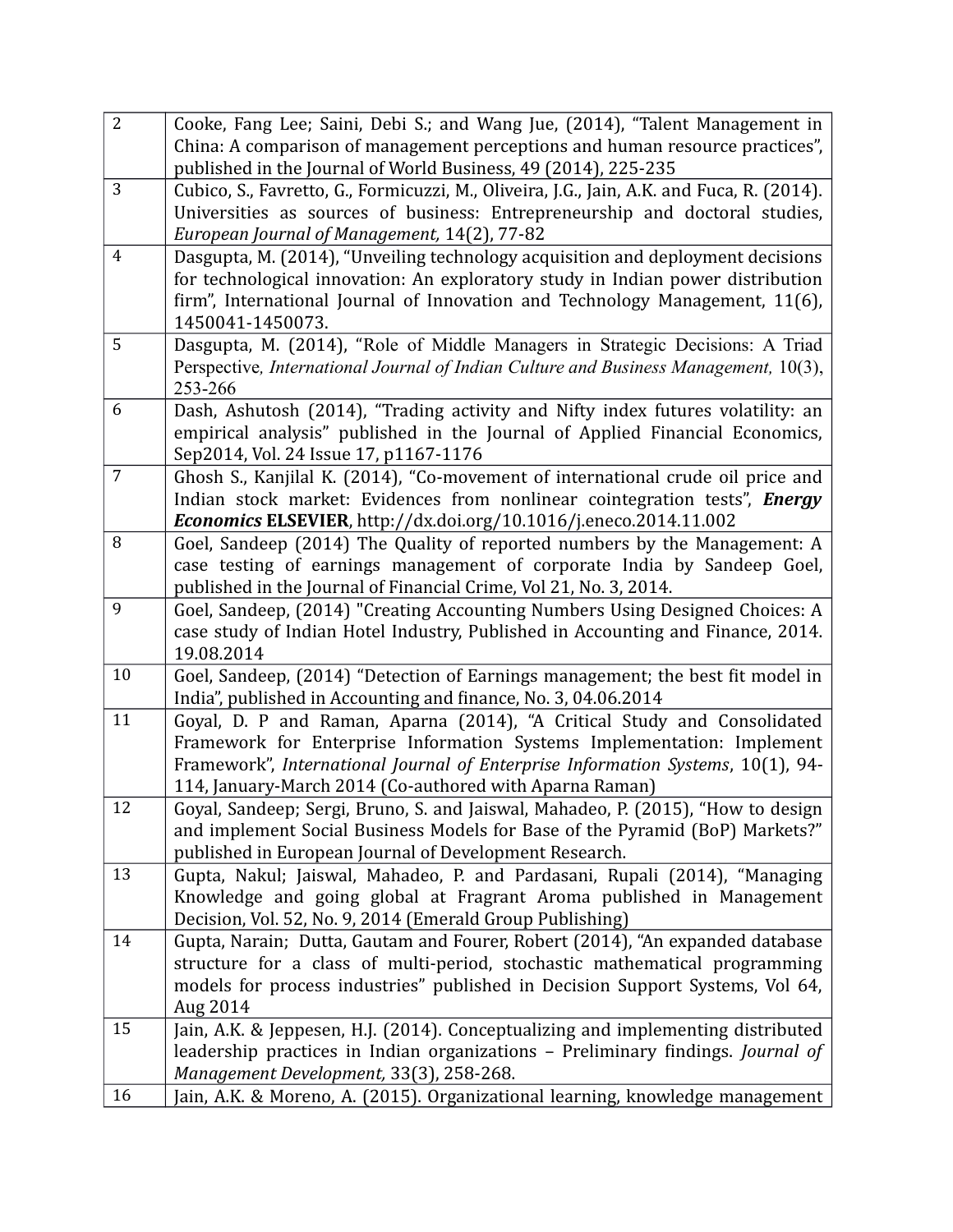|    | practices and firm's performance: An empirical study of a public sector<br>organization in India. Revision is submitted to The Learning Organization, 22(1),                                                         |
|----|----------------------------------------------------------------------------------------------------------------------------------------------------------------------------------------------------------------------|
|    | 14-39.                                                                                                                                                                                                               |
| 17 | Jain, A.K. (2015). Volunteerism and Organizational Culture: Relationship to<br>Organizational Commitment and Citizenship Behaviors in India. Cross Cultural<br>Management: An International Journal, 22(1), 116-144. |
| 18 | Kanjilal K., Ghosh S. (2014), "Income and price elasticity of gold import demand in                                                                                                                                  |
|    | India: Empirical evidence from threshold and ARDL bounds test co-integration".<br><b>Resources Policy ELSEVIER, 41: 135-142</b>                                                                                      |
| 19 | Kapoor N., Ghosh S. (2014), "Long-term association between European and Indian                                                                                                                                       |
|    | markets on carbon credit price", Renewable and Sustainable Energy Reviews<br>ELSEVIER, 38: 656-662.                                                                                                                  |
| 20 | Kaushik, A. (August, 2014), Crafting a Secure and Effective BYOD Policy, Cutter IT                                                                                                                                   |
|    | Journal, 23, 12, 12-16                                                                                                                                                                                               |
| 21 | Kaushik, A. (December, 2014), Mobile Security from a Practical Perspective,<br>Cutter IT Journal, 27, 12, 20-22.                                                                                                     |
| 22 | Kaushik, A. and Raman, A. (2015), The new data-driven enterprise architecture                                                                                                                                        |
|    | for e-healthcare: Lessons from the Indian public sector, Government Information<br>Quarterly, 32, 63-74                                                                                                              |
| 23 | Mishra, P., Gupta, R., and Bhatnagar, J. (2014), "Grounded Theory Research:                                                                                                                                          |
|    | Exploring Work-Family Enrichment in an Emerging Economy" Qualitative                                                                                                                                                 |
|    | Research Journal QRJ is A journal of Excellence in Research Australia (ERA). Vol. 14<br>Iss: 3, pp.289 - 306                                                                                                         |
| 24 | Mukhopadhyay, Sandip; Bouman, Harry and Jaiswal, Mahadeo, P. (2015),                                                                                                                                                 |
|    | "Portfolios of Control in Mobile-ecosystem: Evolution and validation" published in<br>Emerald Insight, 2015                                                                                                          |
| 25 | Narain, V. (2014), "Shifting the focus from women to gender relations: assessing                                                                                                                                     |
|    | the impacts of water supply interventions in the Morni-Shiwalik Hills of North-                                                                                                                                      |
|    | West India". Mountain research and development. 34(3): 208-213.                                                                                                                                                      |
| 26 | Narain, V. (2014). "Whose land? Whose water? Water rights, equity and justice in                                                                                                                                     |
|    | a periurban context". Local Environment: the international journal of justice and<br>sustainability. 19(9): 974-989.                                                                                                 |
| 27 | Pradasani, Sharma, Radha R, and Bandlish, P. (2014), "Spirituality at Workplace in                                                                                                                                   |
|    | India, published in Journal of Management Development, Emerald, UK. (10 (33)                                                                                                                                         |
| 28 | (8/9)<br>Prasad, Rohit and Kathuria Rajat (2014), "The value of 1800MHz and 2100MHz                                                                                                                                  |
|    | spectrums in India and implications for auction design,' published in                                                                                                                                                |
|    | Telecommunications Policy, Vol. 38, Issue 3, April 2014, Pages 223-235                                                                                                                                               |
| 29 | Prasad, Rohit (2015), "The Production Function Methodology for Estimating the                                                                                                                                        |
|    | Value of Spectrum'. Telecommunications Policy, Volume 39, Issue 1, February                                                                                                                                          |
| 30 | 2015, Pages 77-88,                                                                                                                                                                                                   |
|    | Prashar, Anupama (2015), "Six Sigma adoption in public utilities: a case study",<br>published in Total Quality Management & Business Excellence.                                                                     |
| 31 | Prashar, Anupama (2015), Assessing the Flipped Classroom in Operations                                                                                                                                               |
|    | Management: A Pilot Study published in Journal of Education for Business                                                                                                                                             |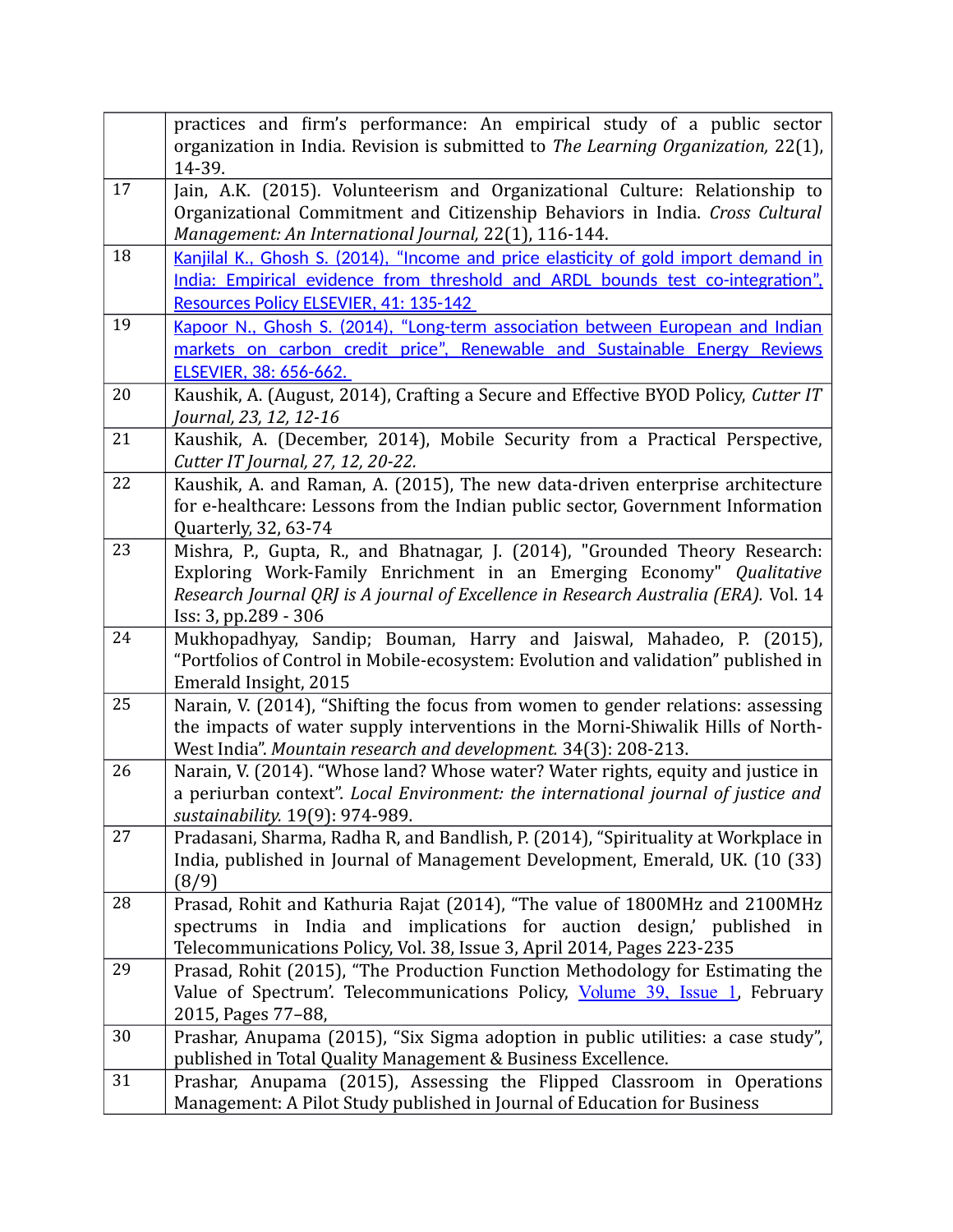| 32 | Raman, Aparna and Jaiswal, Mahadeo, P. (2014), "SAP Labs India: co-innovation in                                                                                       |
|----|------------------------------------------------------------------------------------------------------------------------------------------------------------------------|
|    | public procurement system" published in Emerald Emerging Market Case Studies,                                                                                          |
| 33 | Vol. 4, No. 3, 2014                                                                                                                                                    |
|    | Sharma, Kirti (2014), 'Empirical Study of factors affecting the value of telecom<br>services: Exploring telecom services value model' Our Economy, Journal of          |
|    | Contemporary issues in Economics and Busines, Vol 60, No. 3-4, pp-26-33.ISSN                                                                                           |
|    | 0547-3101                                                                                                                                                              |
| 34 | Sharma, Radha, R. Rupali Pardasani and Sharda Nandram (2014), "The problem                                                                                             |
|    | of rape in India: a multi-dimensional analysis, published in International Journal                                                                                     |
|    | of Managing Projects in Business, Emerald, UK, Vol. 7, 3, pp.362-379.                                                                                                  |
| 35 | Srivastava, Vibhava and Singh, Tripti (2014), "Managing Relationship with                                                                                              |
|    | supplier(s): An exploratory study of select Indian Manufacturing firms, published                                                                                      |
| 36 | in Journal of Supply Chain Management System 3 (1).                                                                                                                    |
|    | Sternad S., Sharma K, Bobek S. (2014), 'Attitudes of SMEs towards business<br>solution implementation- empirical survey', American Journal of Economics and            |
|    | Control Systems Management, Vol.4, No.2, pp-24-29; ISSN 2377-6290                                                                                                      |
| 37 | Tripathi, Shiv. S. (2014), "Innovations in Indian Information Technology Industry"                                                                                     |
|    | published in UDAAN- The International Journal of Management Research, Vol2,                                                                                            |
|    | No. 2, July-Dec 2014.                                                                                                                                                  |
| 38 | Tripathi, Shiv. S. (2014), "The role of Managers as agent in successful service                                                                                        |
|    | innovations: Evidence from India, published in Technology<br>Innovation                                                                                                |
|    | Management Review - Carleton University, Canada, August 2014                                                                                                           |
| 39 | Unterrainer, C., Jeppesen, H.J., Jønsson, T. & Jain, A.K. (2014). Effects of distributed<br>on occupational self efficacy and individual performance.<br>leadership    |
|    | International Conference of Applied Psychology, Paris, 8-13 July<br>2014                                                                                               |
|    | www.icap2014.com                                                                                                                                                       |
| 40 |                                                                                                                                                                        |
|    | Agrawal, S, Singh, R.K, and Murtaza, Q, (2015), "A Literature Review and<br>Perspectives in Reverse Logistics", Resources, Conservation & Recycling (Elsevier),        |
|    | Vol. 97, pp. 76-92.                                                                                                                                                    |
| 41 | Agrawal, S, Singh, R.K, and Murtaza, Q, (2015), "Prioritizing critical success factors                                                                                 |
|    | for reverse logistics implementation by using Fuzzy-TOPSIS methodology", Journal                                                                                       |
|    | of Industrial Engineering International (Springer), pp. 1-13.                                                                                                          |
| 42 | Bondia, R., Ghosh, S. and Kanjilal, K. (2016), "International crude oil prices and the                                                                                 |
|    | stock prices of clean energy and technology companies: Evidence from non-linear                                                                                        |
|    | cointegration tests with unknown structural breaks", Published in Energy -                                                                                             |
| 43 | ScienceDirect, 0360-5442, 2016, Elsevier                                                                                                                               |
|    | Chabbra, S., Mukherjee J., (2015), "Loyalty to a brand and its extension in high<br>involvement purchases", Asian Journal of Empirical Research, Vol. 5, Issue 12, pp. |
|    | 252-263, ISSN 2306-983X                                                                                                                                                |
| 44 | Chauhan, S. and Jaiswal, M. P. (2015), "Exploring Factors Affecting Service Quality                                                                                    |
|    | of ERP on Cloud: A Revelatory Case Study", International Journal of Business                                                                                           |
|    | Information Systems, 2015 Vol.19, No.1, pp.87 - $102$                                                                                                                  |
| 45 | Chauhan, S. and Kaushik, A. (2016), Evaluating Citizen Acceptance of Unique                                                                                            |
|    | Identification Number in India: An Empirical Study, Electronic Government, an                                                                                          |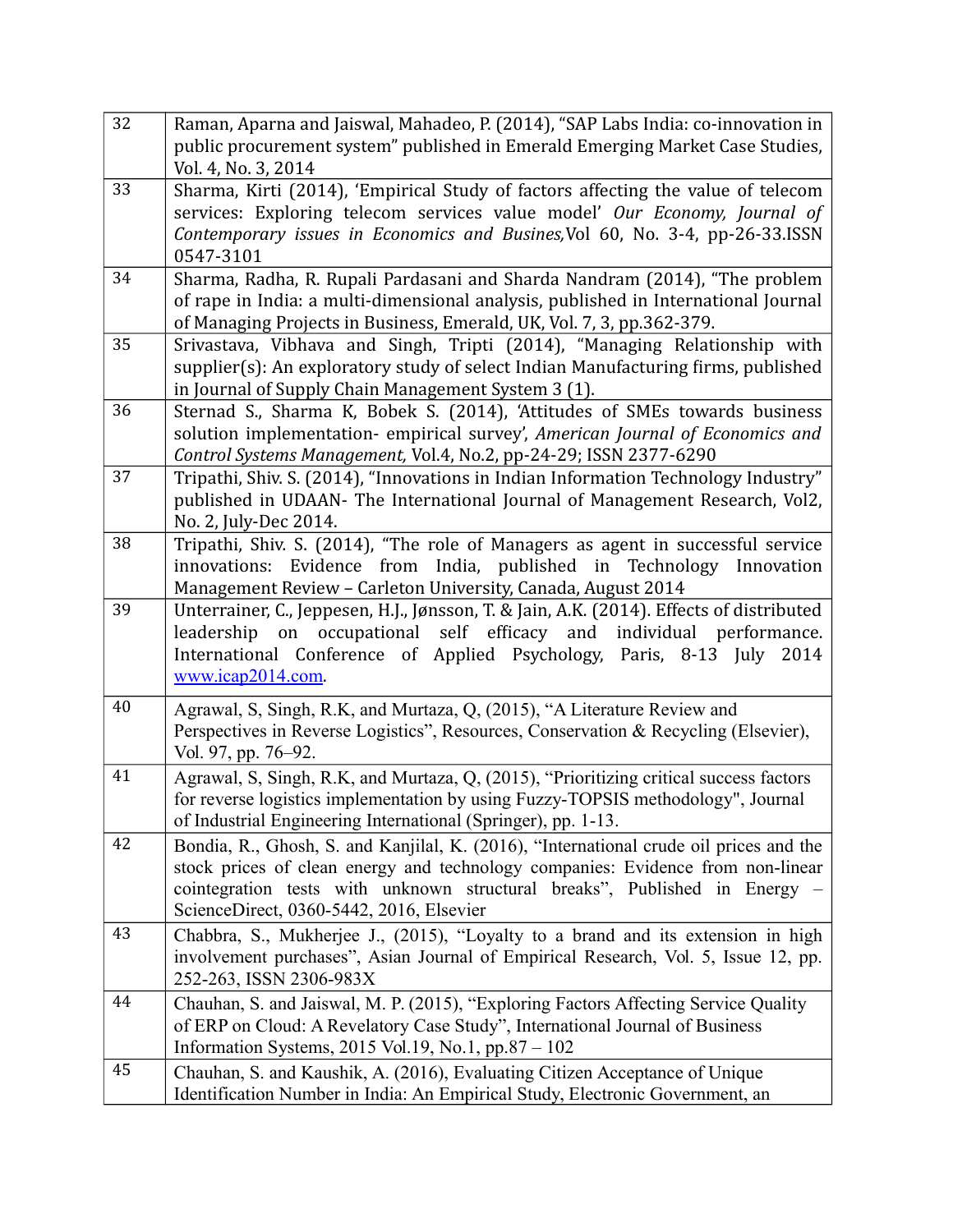|    | International Journal, 12.                                                                                                                                                                   |
|----|----------------------------------------------------------------------------------------------------------------------------------------------------------------------------------------------|
| 46 | Dahiya, S., Handa, S.S. and Singh, N.P. (2015), "Credit Scoring Using Ensemble of                                                                                                            |
|    | Various Classifiers on Reduced Feature Set", Industrija, Vol. 43, No. 4                                                                                                                      |
| 47 | Das, Ashutosh, (2015), "Is Call Auction Efficient for Better Price Discovery?" Asian                                                                                                         |
|    | Journal of Empirical Research, 2015, Vol. 5(8)                                                                                                                                               |
| 48 | Das, Ashutosh, Khatri, Jitendar (2015), "Sustainable Metal Recycling Supply Chains:                                                                                                          |
|    | Prioritizing Success Factors Applying Combined AHP & PCA Techniques" IJMVSC,<br>Col. 6, No. 3, Sept. 2015                                                                                    |
| 49 | Dasgupta, M. (2015). Middle Level Managers and Strategy: A Mixed Methods                                                                                                                     |
|    | Approach to Public Private Comparison, International Journal of Management and                                                                                                               |
|    | International Development, Vol.14, No.4, 307-325.                                                                                                                                            |
| 50 | Dasgupta, M. (2015). Middle level managers and strategy : exploring the influence of different roles on<br>organisational performance, Journal of General Management, Vol.41, No.1, pp.25-43 |
| 51 | Delia, D., Rai, S.K. and Luminita, P. (2015), "Appreciation of the Swiss Franc and its                                                                                                       |
|    | impact on Romania and other Central and eastern European Countries", Studia                                                                                                                  |
|    | Universitatis, Economics Series Vol. 25 Issue 4/2015 ISSN 1584-2339                                                                                                                          |
| 52 | Dr. Mukherji, S. and Dr. Jain, N. (2015), "Development of a Scale to Assess                                                                                                                  |
|    | Communication Effectiveness of Managers Working in Multicultural Environments",                                                                                                              |
| 53 | Global Advances in Business and Communication Conference & Journal, Vol. 4 iss. 1                                                                                                            |
|    | Garg, R., Mukherjee J., Biswas S., & Kataria, A. (2015), "An investigation of                                                                                                                |
|    | antecedents and consequences of brand love in India", Asia-Pacific Journal of<br>Business Administration, 7(2). ISSN: 1757-4323                                                              |
| 54 | Gaur, Vidhu (2015), "Organizational Skills in Perspective of Vedanta", Published in                                                                                                          |
|    | Researchers World, Journal of Arts, Science & Commerce, Vol. VI, Issue 4(1)                                                                                                                  |
| 55 | Gaur, Vidhu (2016), "Integrated Personality in Perspective of Vedanta", Published in                                                                                                         |
| 56 | Researchers World, Journal of Arts, Science & Commerce, Vol. VII, Issue 1(2)                                                                                                                 |
|    | Goel, Sandeep (2015), Dividend Policy and Market Price Behaviour, Skyline Business<br>Journal, Vol. XI, Issue 1, 2015-16                                                                     |
| 57 | Goel, Sandeep (2015), Earnings Management in Auto Sector Enterprises in India,                                                                                                               |
|    | Accounting & Finance, No.3 (69) 2015                                                                                                                                                         |
| 58 | Goel, Sandeep (2015), EVA as an indicator of Shareholders' value creation,                                                                                                                   |
|    | Accounting & Finance, No.1 $(67)'2015$                                                                                                                                                       |
| 59 | Goel, Sandeep (2016), Smoothing income numbers in Indian FMCG Industry,                                                                                                                      |
|    | Canadian Int. Journal of Social Science and Education, Jan. 2016, Vol. 5                                                                                                                     |
| 60 | Goswami, D., Boon-itt, S., Jain, N. and Dr. Agarwal, D.R. (2016), "Communication                                                                                                             |
|    | drivers for drug adoption in an uncertain world", International Journal of                                                                                                                   |
| 61 | Pharmaceutical and Healthcare Marketing, Vol. 10 Iss 1 pp.                                                                                                                                   |
|    | Goyal, S., Sergi, Bruno S. and Jaiswal, M. P. (2016), "Understanding the challenges<br>and strategic actions of social entrepreneurship at base of the pyramid", Management                  |
|    | Decision, Vol. 54 Issue 2, 2016                                                                                                                                                              |
| 62 | Jain, A., Biswal, P.C. (2015), "Intraday price discovery and information sharing                                                                                                             |
|    | between stocks and single stock futures: evidence from India", Int. J. Financial                                                                                                             |
|    | Markets and Derivatives, Vol. 4, Nos. 3/4, 2015                                                                                                                                              |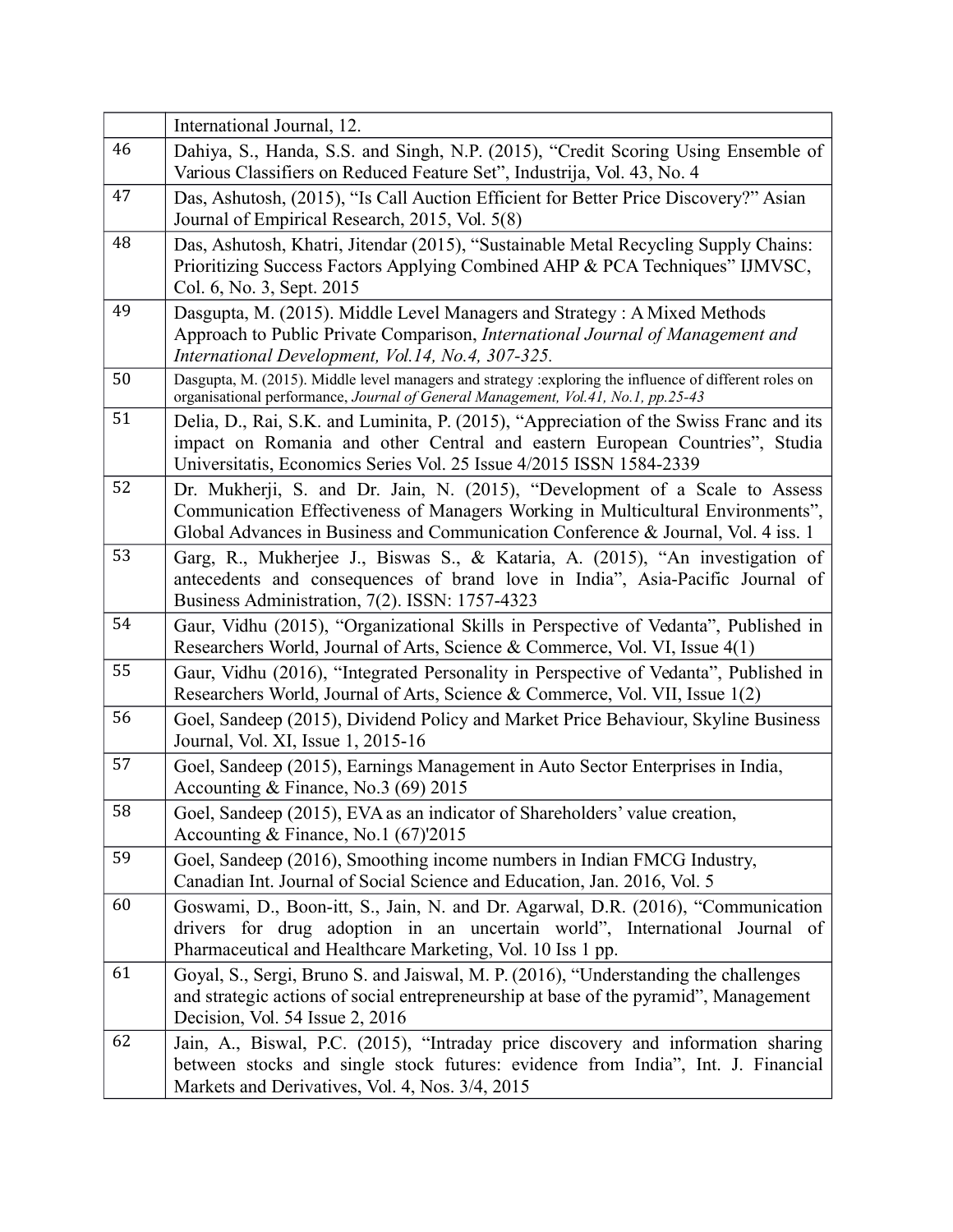| 63 | Jain, A.K. (2015). An interpersonal perspective to study silence in Indian                                                                                                |
|----|---------------------------------------------------------------------------------------------------------------------------------------------------------------------------|
|    | organizations: Investigation of dimensionality and development of measures.                                                                                               |
|    | Personnel Review, Vol. 44, No. 6, pp. 1-24, Personnel Review, Vol. 44, No. 6, pp. 1-24                                                                                    |
| 64 | Jain, A.K. and Sullivan, S. (2015). Adjusting to the Unexpected: A Review of the                                                                                          |
|    | Journal of Management History from 2000 to 2004. Accepted for publication in                                                                                              |
| 65 | Journal of Management History, 21, (4) 21 (4), 421-438.                                                                                                                   |
|    | Kumar, P, Singh, R.K and Kumar, R, (2015) "An integrated framework of Interpretive<br>Structural Modeling and Graph Theory Matrix Approach to fix the Agility Index of an |
|    | Automobile manufacturing organization", International Journal of Systems Assurance                                                                                        |
|    | Engineering and Management (Springer), DOI 10.1007/s13198-015-0350, pp.1-11.                                                                                              |
| 66 | Kumar, R, Haleem, A, Garg, S.K. and Singh, R.K. (2015), "Automated Guided                                                                                                 |
|    | Vehicle Configurations in Flexible Manufacturing System: A comparative study",                                                                                            |
|    | International Journals of Industrial and Systems Engineering", Vol. 21, No. 2, pp. 207-                                                                                   |
|    | 226, (Inderscience).                                                                                                                                                      |
| 67 | Kumar, R, Singh, R.K., and Shankar, R, (2015) "Critical success factors for                                                                                               |
|    | implementation of supply chain management in Indian small and medium enterprises<br>and their impact on performance", IIMB Management Review (Elsevier) Vol. 7, No.2.     |
| 68 | Manisha Seth, D P Goyal & Ravi Kiran (2015) "Development of a model for                                                                                                   |
|    | successful implementation of supply chain management information system in Indian                                                                                         |
|    | automotive industry" Vision: The Journal of Business Perspective, Vol. 19(3), pp 248–                                                                                     |
|    | 262                                                                                                                                                                       |
| 69 | Manisha Seth, D P Goyal & Ravi Kiran (2015) "Implementation of Supply Chain                                                                                               |
|    | Management Information System and Organisational Success Factors" Indraprastha                                                                                            |
|    | Journal of Management, Vol. 3(12), pp 21-33.                                                                                                                              |
| 70 | Manisha Seth, Ravi Kiran & D P Goyal (2015) " Identification of Critical Success                                                                                          |
|    | Factors for the Implementation of Supply Chain Management Information System<br>through SEM Approach", Global Journal of Management and Business Research, Vol            |
|    | 15, No 6-A,                                                                                                                                                               |
| 71 | Mukherjee J., & Tripathi P. (2016), "Understanding the Drivers of Brand Loyalty in                                                                                        |
|    | Mixed Media Context", Vol. 7, No. 1, January - April, pp 1-13, IISN 0976-173X                                                                                             |
| 72 | Mukhopadhyay, S., Bouwman, H. and Jaiswal, M. P. (2015), Portfolios of Control in                                                                                         |
|    | Mobile eco systems: evolution and validation, Info, Vol. 17 Issue $2$ pp. $36 - 58$                                                                                       |
| 73 | O'Neil DA and Hopkins MM; Ed. Sharma, R.R. 2015. Organizational systems on                                                                                                |
| 74 | women's career advancement2015: 6:905. doi: 10.3389/fpsyg. 2015.00905(IF 2.6)                                                                                             |
|    | Gerli, Febrizio; Bonesso, S., and Claudio Pizzi. Ed. Sharma, R.R. (2015).<br>Boundaryless Career & Career Success: The Impact of Emotional & Social                       |
|    | Competencies, Frontiers in Psychology, 6:1304. doi: 10.3389/fpsyg.                                                                                                        |
|    | 2515.01304(Thompson Reuter 2.56 IF)                                                                                                                                       |
| 75 | Prasad, R. and Sinha Ray, R. "The relation of traffic balance and network size: a case                                                                                    |
|    | from the Indian mobile industry", Netnomics, Vol 16(3), 2015, Springer, Online                                                                                            |
|    | August 2015, and Volume publication in December 2015                                                                                                                      |
| 76 | Prasad, Rohit, and Rupamanjari Sinha Ray. "The relation of traffic balance and                                                                                            |
|    | network size: a case from the indian mobile industry." NETNOMICS: Economic                                                                                                |
|    | Research and Electronic Networking 16.3 (2015): 149-167.                                                                                                                  |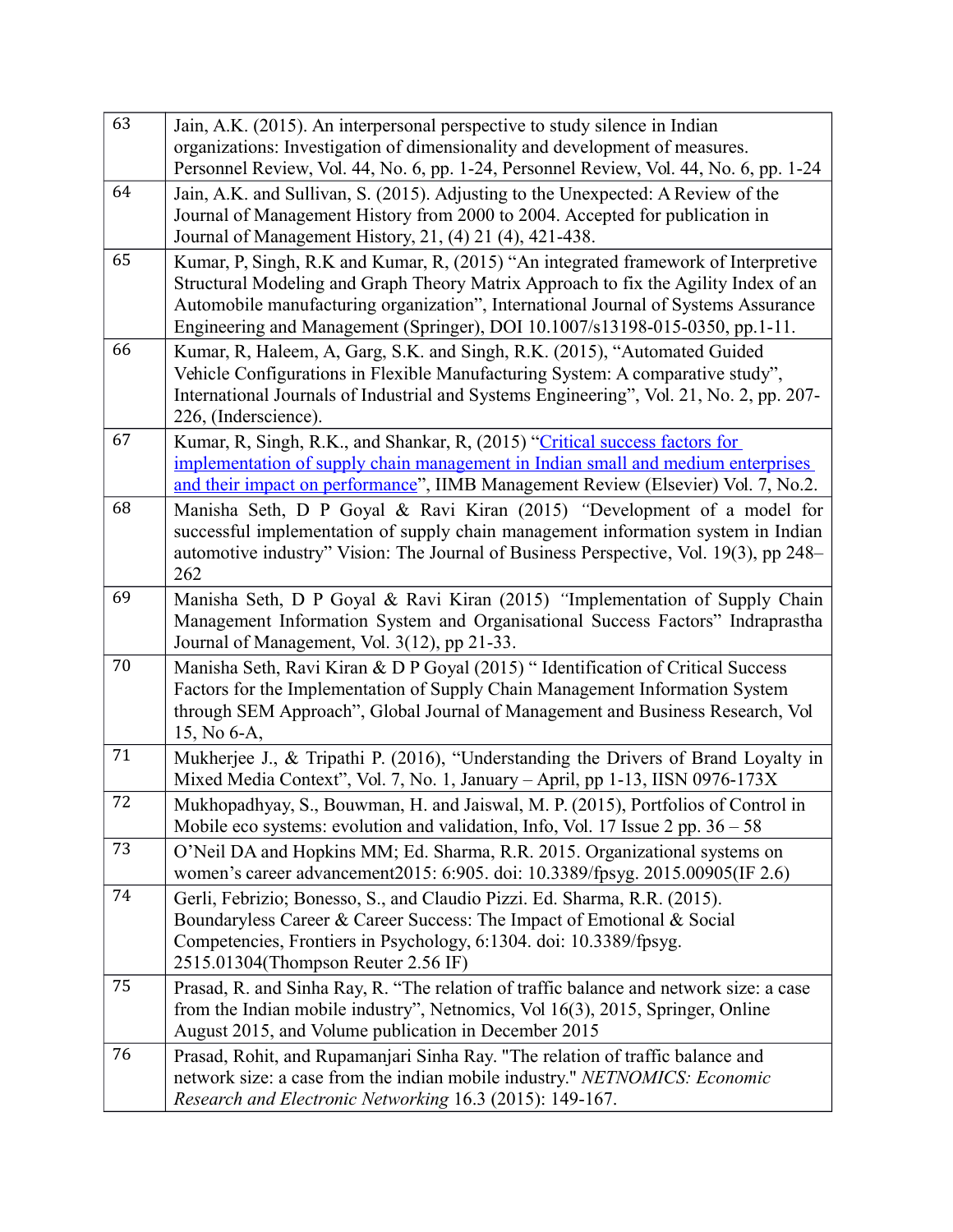| 77 | Prashar, Anupama (2015), "Using Shainin DOE for Six Sigma: An Indian Case Study"<br>Production Planning and Control. The Management of Operation, DOI:<br>10.1080/09537287.2015.1078515                                                                                                                                                                                            |
|----|------------------------------------------------------------------------------------------------------------------------------------------------------------------------------------------------------------------------------------------------------------------------------------------------------------------------------------------------------------------------------------|
| 78 | Prof. Anshul Jain, Prof. Biswal, P. C. and Prof. Ghosh, Sajal, "Volatility-volume<br>causality across single stock spot–futures markets in India" published in Journal,<br>Applied Economics by Routledge - Taylor & Francis Group, $20th$ January 2016                                                                                                                            |
| 79 | Rahul Hakhu, Ravi Kiran and D. P. Goyal (2015) "Hindrance Factors for Marketing<br>Information System(MkIS): A Study of Small and Medium Enterprises(SMEs) in<br>Punjab", Indian Journal of Applied Research, Volume : 5(4), pp. 391-393, ISSN -<br>2249-555X                                                                                                                      |
| 80 | Sahi, Shalini K. and Dutta V.K. (2015), "Perceived Attitudes towards Sudden Wealth:<br>An Exploratory Study (Co-authored), International Journal of Indian Culture and<br>Business Management", 11(2), 245-274.                                                                                                                                                                    |
| 81 | Saini, Debi S. and Cooke, F.L. (2015), "From Legalism to Strategic HRM in India?<br>Grievance Management in Transition.", Published in Asia Pacific Journal of<br>Management, Vol. 32, no. 3, Sept. 2015                                                                                                                                                                           |
| 82 | Sangeeta Shah Bharadwaj (2015), "Can a Work-at-Home Policy Hurt Morale?",<br>Harvard Business Review, April 2015.                                                                                                                                                                                                                                                                  |
| 83 | Sharma, Anand; Srinivasan and Shainesh (2015), An Approach to Prioritize Customer<br>Based Cost Effective, Service Improvements, The Services Industries Journal, UK                                                                                                                                                                                                               |
| 84 | Sharma, Neha P., Sharma, T., and Agarwal M. Nanda (2015), "Measuring employee<br>perception of performance management system effectiveness: conceptualization and<br>scale development", Employee Relations Vol. 38, Issue 2                                                                                                                                                       |
| 85 | Sharma, Radha R. and Sharma, N.P. (2015), "Opening the Gender Diversity Black<br>Box: Causality of Perceived Gender Equity and Locus of Control and Mediation of<br>Work Engagement in Employee Well-Being", Frontiers in Psychology. 6:1371. doi:<br>10.3389/fpsyg.2015.01371.<br>http://journal.frontiersin.org/article/10.3389/fpsyg.2015.01371/abstract.(Impact<br>Factor 2.6) |
| 86 | Sharma, Radha R. Opening the Black Box & Encoding the Gender Equity Code in<br>Corporate India, HHL Germany, Research Report, 2016.                                                                                                                                                                                                                                                |
| 87 | Singh, N.P. (2015), "Lenovo Acquires IBM's x86 Low-end Server Business",<br>Industrija, Vol. 43, No. 3                                                                                                                                                                                                                                                                             |
| 88 | Singh, R.K and Sharma, M.K (2015), "Selecting competitive supply chain using<br>Fuzzy-AHP and Extent analysis", Journal of Industrial and Production Engineering<br>(Tayler and Francis), Vol. 31, No. 8, pp. 524-538.                                                                                                                                                             |
| 89 | Singh, R.K. (2015) "Modelling of Critical Factors for Responsiveness in Supply<br>Chain" Journal of Manufacturing and Technology Management (Emerald), Vol. 26,<br>No.6, pp. $868 - 888$ .                                                                                                                                                                                         |
| 90 | Singh, R.K., Gupta, A., Kumar, A. and Khan T.A. (2016), "Ranking of barriers of<br>effective maintenance by using TOPSIS approach", Journal of Quality in Maintenance<br>Engineering, Vol. 22, Iss. 1, pp. 18-34                                                                                                                                                                   |
| 91 | Srivastava, V. and Dewan, S. (2015), "Adoption of Cloud Computing Amongst Indian<br>SMBs: An Extension of TAM Framework", Journal of Entrepreneurship and                                                                                                                                                                                                                          |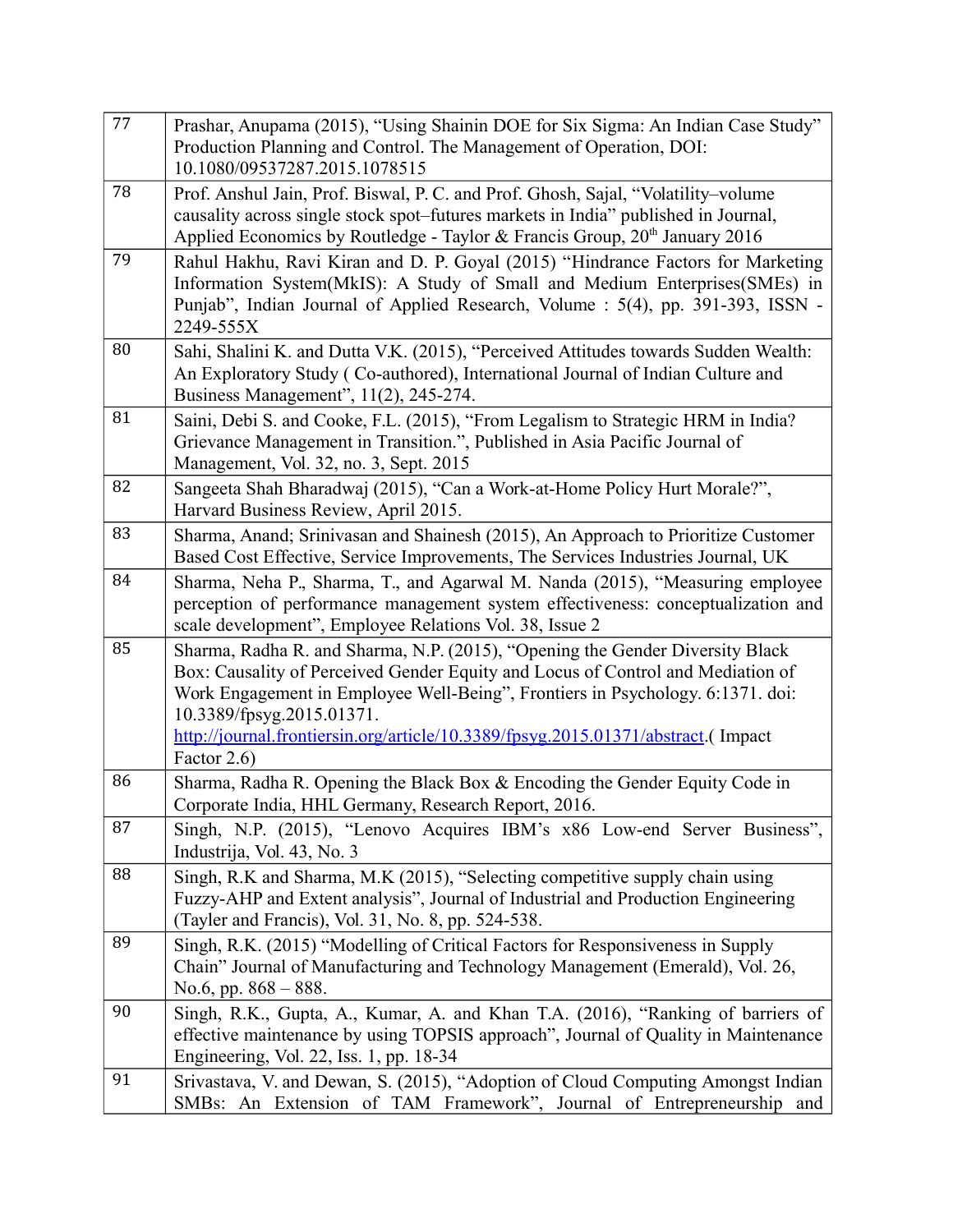|    | Management, Vol. 4, Iss. 1, Feb. 2015                                               |
|----|-------------------------------------------------------------------------------------|
| 92 | Vyas, V., Jain, P., Roy, A. and Raitani S. (2015), Sustainability and Management    |
|    | Education: Exploration and Interrelationship between the Dimensions from            |
|    | Stakeholder's Perspective, Management & Change, 19(1), 25-48                        |
| 93 | Narain, V., Vij, S., (2016) Where have all the commons gone ?, Geoforum, 68 (2016), |
|    | $21 - 24$                                                                           |

# **Table 3: Paper Published in National Journal**

| S. No.         | <b>Paper Published in National Journals</b>                                                                                 |
|----------------|-----------------------------------------------------------------------------------------------------------------------------|
| $\mathbf{1}$   | Aggarwal, Vijay (2014), "Gender Diversity on Boards: Global Experience and                                                  |
|                | Measures Initiated", by Nand Dhameja and Vijay Aggarwal; In the Special Issue on                                            |
|                | Women's Empowerment of the Journal, The Indian Journal of Public                                                            |
|                | Administration, July-September, 2014, Vol. LX, No. 3, pp. 443-460.                                                          |
| $\overline{2}$ | Bobek Samo and Sharma Kirti (2014), 'Measuring Sustainability of companies                                                  |
|                | with enterprise sustainability planning solutions (ESP)', Sankalpa: Journal of                                              |
|                | Management and Research, Vol.4, July-Dec 2014; ISSN No. 2231-1904                                                           |
| 3              | Chauhan, S.P., and Chauhan, Daisy (2014) Managerial Obsolescence: You cannot                                                |
|                | Avert but you can Cure" published in Management and Change, Vol.18, Number 2,                                               |
|                | 2014.                                                                                                                       |
| $\overline{4}$ | Kumar, A. and Narain, V. 2014. Public Policy and Governance in India. Guest                                                 |
|                | Editorial. Vision. 18(4): 257-260.                                                                                          |
| 5              | Mukherjee, J. (2014), "Modeling the Student's Learning by the Case Method:                                                  |
|                | Indian Perspective" Management and Change, Vol 18, Issue 2, pp. 33-47, ISSN-                                                |
|                | 0972-2149                                                                                                                   |
| 6              | Prasad, Rohit and Sridhar V. (2014),"The Economics of Net Neutrality,' Economic                                             |
|                | and Political Weekly April 19, 2014 vol xlix no 16.                                                                         |
| $\overline{7}$ | Prasad, Rohit and Sridhar V. (2014), "Unfinished Tasks in the Liberalization of                                             |
|                | Spectrum for Mobile Services." Economic & Political Weekly 50.13 (2015): 47.                                                |
| 8              | Prasad, Rohit (2014), "Information: Technology, Economics and Policy, published                                             |
|                | in Review Market Integration 6.1, 2014, 62-95.                                                                              |
| 9              | Ray, Rupamanjari Sinha and Prasad, Rohit (2014), "Telecenters Go Where Mobile                                               |
|                | Phones Fear to Tread Evidence from India" published in Review Market                                                        |
| 10             | Integration 6.1, 2014, 62-95.                                                                                               |
|                | Roy, Ankur;, Purohit, Harsh and Vyas, Vishal (2014), "Antecedents of Export                                                 |
|                | Performance of SMEs in Rajasthan State", published in Vilakshan, XIMB Journal of<br>Management, Vol.11 (2), September 2014. |
| 11             | Saini, Debi S. (2014), "Indian Industrial Relations Law: Case for Reform"                                                   |
|                | published in The Indian Journal of Industrial Relations, Vol 50, No. 1, July 2014                                           |
| 12             | Srivastava, Ritu (2014), "Customer Satisfaction-Loyalty link in Indian Online                                               |
|                | Retail, Management Insight, Vol 10, Issue 2, December 2014                                                                  |
| 13             | Srivastava, Ritu (2014), "Employee Actions that lead to Customer Satisfaction:                                              |
|                | services revisited in India, Academic Reference Series -Reinventing Marketing for                                           |
|                | Emerging Markets, Bloomsbury India, 2014                                                                                    |
| 14             | Srivastava, Ritu (2014), "Motivators for Online Retail in India: Closing the Gaps,                                          |
|                |                                                                                                                             |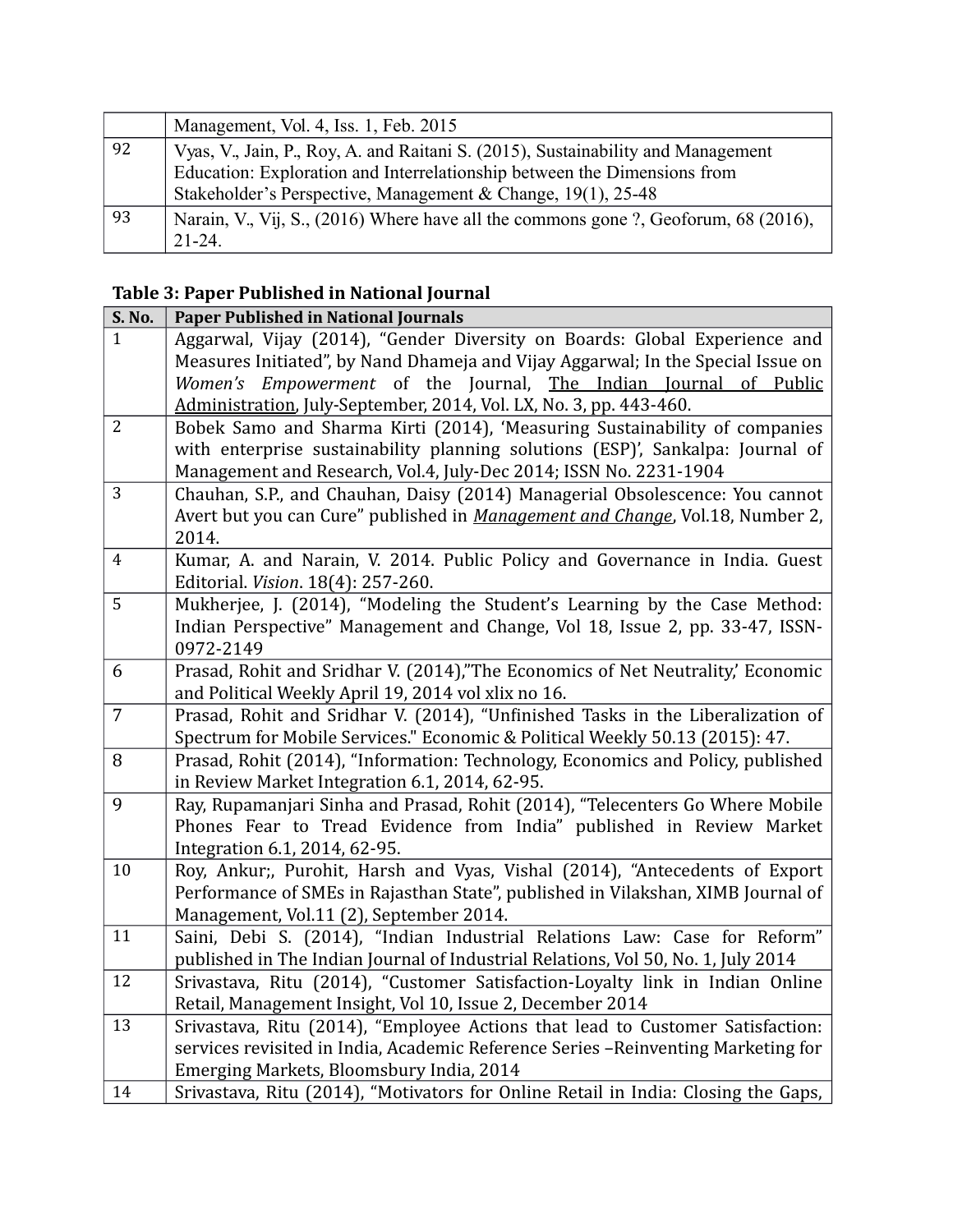|    | Pratibimba, Vo 14, Issue 2, July-December 2014                                        |
|----|---------------------------------------------------------------------------------------|
| 15 | Srivastava, Vibhava (2015), Will make in India initiative boost Innovation? AIMA,     |
|    | Indian Management February 2015.                                                      |
| 16 | Tripathi, Shiv. S. (2014), "Ambidexterity in a VUCA World" published in IMI           |
|    | Konnect - IMI Kolkata, An RP Sanjiv Goenka Initiative, Vol 3, Issue 6, Aug 2014       |
| 17 | Tripathi, Shiv. S. (2014), Case Analysis-published in Vikalpa, Vol. 39, No. 3, July-  |
|    | Sept 2014                                                                             |
| 18 | Das, A. and Sharma, K. (2015), "Maternal Health Services - Facilitating Access in     |
|    | Low-resource Settings", Published in A Journal of Advances in Economics and           |
|    | Business Management (AEBM), Vol. 2, Issue 13, July-Sept. 2015                         |
| 19 | Dasgupta, M. (2015). Exploring the Relevance of Case Study Research, Vision, Vol.19,  |
|    | No.2, pp.147-160.                                                                     |
| 20 | Goel, P. and Sharma, K. (2015), "Measurement of E-Satisfaction: Critical Review of    |
|    | the Instruments", Published in A Journal of Indian Management & Strategy (JIMS 8),    |
|    | Vol. 20, Issue July-Sept., pp. 30-33                                                  |
| 21 | Goel, Sandeep and Sircar, S. (2015), "Monetary policy of Reserve Bank of India: Role  |
|    | of Bank Lending", Arthshashtra Indian Journal, May-June 2015                          |
| 22 | Iyer. S.V. (2016), "Connecting the dots", Published in the Journal Indian Management, |
|    | Feb. 2016                                                                             |
| 23 | Jain, P., Vyas, V., Roy, A., (2015), Quality Education: Exploration and the           |
|    | Interrelationship between the Dimensions from Stakeholder's Perspective. Orrja,       |
|    | $13(2)$ , 36-47.                                                                      |
| 24 | Lal, Prerna and Bharadwaj, Sangeeta Shah (2015), "Assessing The Performance of        |
|    | Cloud-Based Customer Relationship Management Systems", Skyline Business               |
|    | Journal, Volume XI, Issue I, 89-100.                                                  |
| 25 | Mukherjee J., (2015), "Case Study Based Pedagogy for Marketing Education in           |
|    | India", Management and Change, Vol. 19, Issue 2, pp. 9-24, ISSN 0972-2149             |
| 26 | Mukherjee J., (2015), "Mobile Money Adoption in India: Evidence from early            |
|    | adopters of Technology", Vilakshan, Vol. 12, Issue 2, pp. 99-119, ISSN 0973-1954      |
| 27 |                                                                                       |
|    | Roy, A., Vyas, V., & Jain, P., (2015), Measuring Information Technology Capability of |
|    | Small and Medium Enterprises in Rajasthan, IMS Manthan - The Journal of               |
|    | Inovations, $9(1 \& 2)$ , $93-100$ .                                                  |
| 28 | Sangeeta Shah Bharadwaj, Sumedha Chauhan and Aparna Raman (2015), "Impact of          |
|    | Knowledge Management Capabilities on Knowledge Management Effectiveness in            |
|    | Indian Organziations", Vikapla 40(4), 1-14                                            |
| 29 | Sinha Ray, R. and Prasad, R. "Telecentres go where mobile phones fear to tread:       |
|    | Evidence from India", Review of Market Integration, Vol 6(1), 2014, Sage, April 2015  |
| 30 | Srivastava, R. (2015), "Private Label Motivators and Product Category Association:    |
|    | An Empirical Study", Ushus - Journal of Business Management, Christ University,       |
|    | Bangalore, Vol. 14, No. 3, July-Dec. 2015                                             |
| 31 | Srivastava, R. (2016), "Understanding the Customer Value Enablers for retail          |
|    | Formats", Pratibimba, Vol. 16, No. 1, Jan-July 2016                                   |
| 32 | Srivastava, R. and Kumar, S. (2015), "Private Label Perception of Customers: Effects  |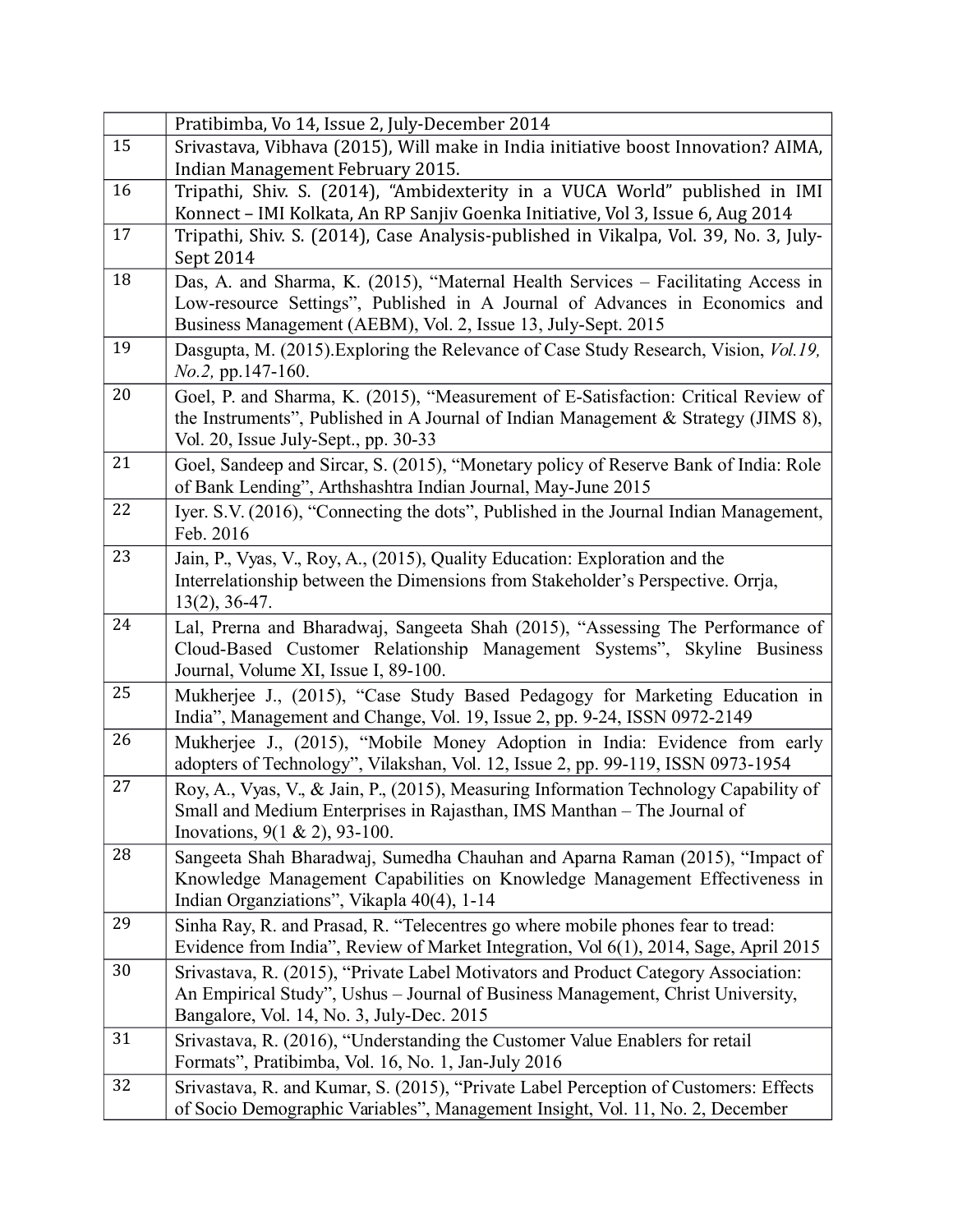|    | 2015                                                                                 |
|----|--------------------------------------------------------------------------------------|
| 33 | Vij, S., Narain, V., (2016) Land, water & power: The demise of common property       |
|    | resources in periurban Gurgaon, India, Land Use Policy 50, 59-66.                    |
| 34 | Narain, V. 2016. Periurbanization, land use change and water security: a new trigger |
|    | for water conflicts? IIM-Kozhikode Society and Management Review. 5(1); 5-7.         |

# **Table 4: Book Chapters/ Conf Proceeding**

|                | S. No. | <b>Book Chapters</b>                                                                                                                                                                                                                                                                                         |
|----------------|--------|--------------------------------------------------------------------------------------------------------------------------------------------------------------------------------------------------------------------------------------------------------------------------------------------------------------|
| $\mathbf{1}$   |        | Aggarwal, Sikha and Gupta, Narain (2015), Applications of Mathematical<br>Programming Models for Product Mix Optimization in World Steel Industry:<br>Challenges and Directions by published in Springer Proceedings in the Business<br>and Economics (Managing in Recovering Markets), Springer India 2015. |
| $\overline{2}$ |        | Bali, Navneet and Rai, Shailendra K. (2014), Debt and Susceptibility to<br>Bankruptcy of Indian Companies, Emerging Issues in Banking and Finance (ed),<br>Excel Books, pp 129-134.                                                                                                                          |
| 3              |        | Bondia, Ripsy and Rai, Shailendra K. (2015), Determinants of Going Public<br>Decision: A Literature Review, 8th ISDSI International Conference, Pune, India<br>during January 2-4, 2015.                                                                                                                     |
| $\overline{4}$ |        | Gaur Vidhu, (2015), "Managing Human Capital: Productivity Improvement"<br><b>GCMRM 2015.</b>                                                                                                                                                                                                                 |
| 5              |        | Gaur Vidhu, (2015), "Rural Women's Leadership and Grass Root Challenges"<br><b>GCMRM 2015.</b>                                                                                                                                                                                                               |
| 6              |        | Gaur, Vidhu (2015), Paper "Effectual Communication and Leadership Skills"<br>written for 1 <sup>st</sup> Biennial Conference of the Bangladesh Academy of Business<br>Administration, January 12-14, 2015, proceedings will be sent soon.                                                                    |
| $\overline{7}$ |        | $(2014)$ , "Social<br>Entrepreneurship<br>Vidhu<br>for<br>Sustainable<br>Rural<br>Gaur,<br>Development" International Conference in Australia, UniSA, in GCMRM Australia<br>2014.                                                                                                                            |
| 8              |        | Gaur, Vidhu (2015), "Leadership in Spiritually Motivated Management" GCMRM<br>2015.                                                                                                                                                                                                                          |
| 9              |        | Goel Sandeep (2015), Demutualisation of Stock Exchnages in India: The<br>Corporate Governance Chapter, Springer Proceeding in Business and Economics,<br>Springer, New Delhi, Ch. 19, (ISBN- 978-81-322-1978-1)                                                                                              |
|                | 10     | Goel, Sandeep (2015). "Corporate Governance- The catalyst for Economic Growth<br>and Social Change, Strategic Infrastructure development for economic and<br>growth and Social Change,                                                                                                                       |
|                | 11     | Horvat, Jelena, Sharma, Kirti & Bobek, Samo (2015), "Attitudes toward knowledge<br>management: pilot study in IT SMEs" 15 <sup>th</sup> EBES Conference at ISCTE-IUL, Lisbon,<br>Portugal (International)                                                                                                    |
|                | 12     | Jain, A.K. (2014). Leadership for performance excellence: A study in Indian<br>organizations, in Saths Cooper and Kopano Ratele's (Eds) Psychology Serving<br>Humanity: Proceedings of the $30th$ International Congress of Psychology – Vol. 2:<br>Western Psychology, Taylor & Francis                     |
|                | 13     | Kaushik, A. and Raman, A. (2014), Data driven outcome based healthcare                                                                                                                                                                                                                                       |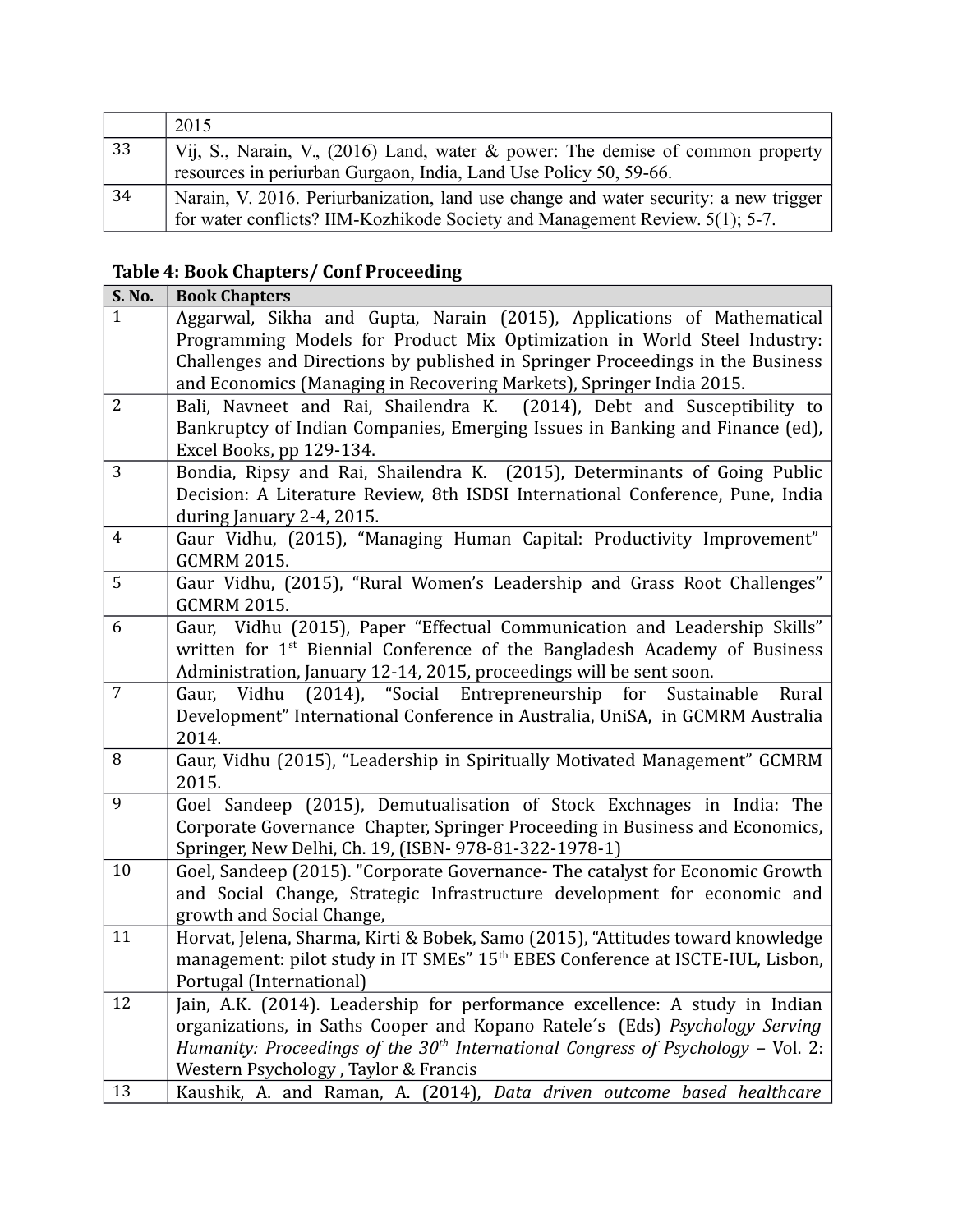|    | initiatives: Learning's from Public Sector in India, 14th Conference on e-<br>Government, 12-13 June 2014, Brasov, Romania (ISSN: 2049-1026)                                                                                                                                     |
|----|----------------------------------------------------------------------------------------------------------------------------------------------------------------------------------------------------------------------------------------------------------------------------------|
| 14 | Dasgupta, Meeta (2014), "Transforming a State Owned Utility - The role of<br>Technology and Leadership, Vikalpa, 39(3), 105-130.                                                                                                                                                 |
| 15 | Dasgupta, Meeta (2014), "Do Middle Level Managers Have a Role in Strategy<br>Formulation and Implementation? Insights into an Indian Public and Private Sector<br>Organization. Managing in Recovering Markets, Springer Proceedings in Business<br>and Economics, October 2014. |
| 16 | Mukherjee J, 2014), "Adoption of 4G mobile data services in India" GCMRM 2014,<br>University of Southern Australia, Adelaide, Australia, Nov. 8-9, 2014.                                                                                                                         |
| 17 | Mukherjee, J. (2014), "Considerations in Medical Software Purchase: Evidence<br>from Dentistry in India" Springer Proceedings in Business and Economics-<br>Managing in Recovering Markets, pp. 193-201, DOI 10.1007/978-81-322-1979-8<br>15                                     |
| 18 | Mukherjee, J. (2014), "Customer voices incorporated in a marketing class: A<br>Review" Springer Proceedings in Business and Economics- Managing in<br>Recovering Markets, pp. 235-240                                                                                            |
| 19 | Prasad, Rohit (2014), "Making Indian ICT Work for India,' chapter in 'The Oxford<br>Handbook of the Indian Economy in the Twenty First Century,' Oxford University<br>Press India                                                                                                |
| 20 | Saini, Debi S. and Budhwar, Pawan S. (2014), "Human Resource Management in<br>India" published in the book Managing Human Resources in Asia- Pacific, Second<br>Edition, edited by Arup Varma and Pawan S. Budhwar, Routledge, Tayler and<br>Francis Group                       |
| 21 | Sharma Kirti and Das Ashavaree (2014), 'Online Health information seeking<br>behaviour: A Literature review' Social media marketing: Emerging concepts and<br>Applications (A Book Chapter) by Excel Books; ISBN 978-93-5062-539-2                                               |
| 22 | Sharma Kirti, Mukherjee Jaydeep and Gupta Mukul P (2015), 'Managing in<br>Recovering Markets' by Springer; ISSN 2198-7246, ISBN 987-81-322-1978-1                                                                                                                                |
| 23 | Sharma, Kirti and Das Ashavaree, 'Online Health information seeking behaviour:<br>A Literature Review. International Conference on Social Media Marketing in<br>Emerging Markets by AIM & We School, at Bangalore                                                                |
| 24 | Sharma, Radha R. (2014), Primal Leadership: An Imperative for Effective Public<br>Service Management" in a book Accountable Governance for Development:<br>Setting Agenda Beyond 2015, ANSA, South Asia Region & BRAC University, 349-<br>379                                    |
| 25 | Shelly, Singhal and Rai, Shailendra K. (2014), Impact of Dividend Announcements<br>on Stock market Efficiency-An Empirical Study of Indian Stock Market, Emerging<br>Issues in Banking and Finance (ed), Excel Books, pp 74-85.                                                  |
| 26 | Tuli, Richa and Rai, Shailendra K. (2015), Why Do Firms Pay Dividends, 8th ISDSI<br>International Conference, Pune, India during January 2-4, 2015.                                                                                                                              |
| 27 | Agarwal, S., Singh, R.K., Murtaza, Q. (2016) "Selling Remanufactured Products<br>through proper channel in emerging economies" Chapter 19, pp. 333-343, Marketing<br>in Emerging Economies, edited by Rahela Forooki, published by Mankin Press                                  |
| 28 | Aggarwal, P. and Bhatnagar, J. (2016), "Conceptual Review of Green HRM Practices                                                                                                                                                                                                 |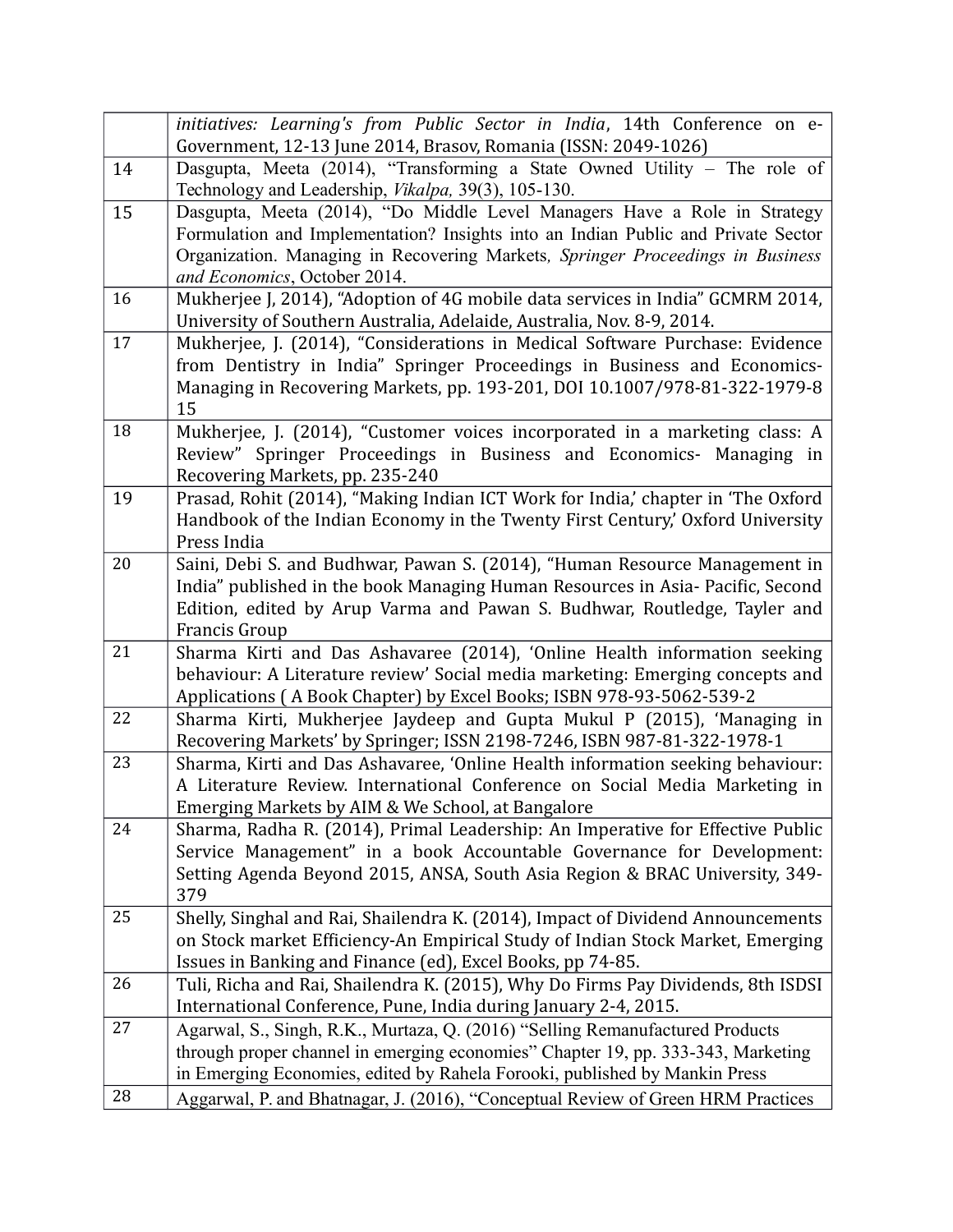|    | and Employee Well Being: Green Work-Life Balance & Green Engagement as<br>Mediators", Conference Proceeding Book, Emerging Themes in Strategy,<br>McGrawHill, New Delhi                                                                                                                                         |
|----|-----------------------------------------------------------------------------------------------------------------------------------------------------------------------------------------------------------------------------------------------------------------------------------------------------------------|
| 29 | Aggarwal, S., Srivastava, M.K. & Aggarwal, V. (2015), "Benchmarking Supply Chain<br>Collaboration using Data Envelopment Analysis", Conference Paper published in<br>Proceedings of 46th Annual Meeting 2015, The Decision Sciences Institute (DSI),<br>Nov. 21-24, 2015, Seattle, WA, USA                      |
| 30 | Goel, Sandeep (2015), EVA & Earnings Management Evidence, Book of Proceedings<br>of "Evidence Based Management", ICEBM, 2015 BITS Pilani                                                                                                                                                                        |
| 31 | Goyal, D.P., (2015), "Marketing Information System(MkIS): A Study of Small and<br>Medium Enterprises(SMEs) in Punjab", Published in Cases in Management (Finance,<br>Marketing and HR), Ed. By Ashish K. Garg, KK Ray and S.K. Mitra                                                                            |
| 32 | Kaushal, Leena Ajit (2016), "Multinational Corporations: A Boon or Bane for a<br>Developing Economy – A Study in Indian Context", in a Book Impacts of<br>International Business and Political Affairs on Global Economy, Published in IGI<br>Global, January 2016                                              |
| 33 | Kaushik, Anjali (2016), "Emerging Themes on Cyber Security Strategy", Conference<br>Proceeding Book, Emerging Themes in Strategy, McGrawHill, New Delhi                                                                                                                                                         |
| 34 | Kumar, Avanish, (2016), "Governance in the 21st Century: Shifting Goal Post",<br>Conference Proceeding Book, Emerging Themes in Strategy, McGrawHill, New Delhi                                                                                                                                                 |
| 35 | Narain, V. (2016), "Introduction: towards a discursive analysis of Indian Water Policy", In<br>Narain, V. and Narayanamoorthy, A.R. eds. Indian water policy at the cross-roads. Resources,<br>technology and reforms                                                                                           |
| 36 | Padhi, S.S. and Aggarwal, V. (2015), "Role of Corporate Disclosure Practices on<br>Firms' Performance", Conference Paper published in Proceedings of 46th Annual<br>Meeting 2015, The Decision Sciences Institute (DSI), Nov. 21-24, 2015, Seattle, WA,<br><b>USA</b>                                           |
| 37 | Sahi, Shalini K. (2015), "Investor Biases in Financial Decisions", Handbook of<br>Research on Behavioral Finance and Investment Strategies: Decision Making in the<br>Financial Industry (pp. 1-473). Hershey, PA: IGI Global. Doi:10.4018/978-1-4666-<br>7484-4                                                |
| 38 | Selvaraj, A. and Tripathi, Shiv S. "Global aspirations of Micromax: A Case Study",<br>Edited Book - "Management 3.0", published by ICBM School of Business Education,<br>Hyderabad, December 2015(ISBN: 978-81924315-1-2)                                                                                       |
| 39 | Sharma, Radha R. & Mukherjee, S. (2015). Organizational Transformation for<br>Sustainable Development in Horst Albach, Heribert Meffert, Andreas Pinkwart, Ralf<br>Reichwald Eds. CASiM HHL anthology on 'Permanent Change. Management of<br>Permanent Change in Firms and Markets' 195-216, Germany: Springer. |
| 40 | Sharma, Radha R. & Pardasani, R. (2015) "Management of Religious Diversity by<br>Organizations in India. In Stefan Groschl & Regine Bendl. (2015) Managing<br>Religious Diversity at the Workplace, 223-238. England/ USA: Gower. ISBN:<br>9781472441065                                                        |

**Table 5: Book Review**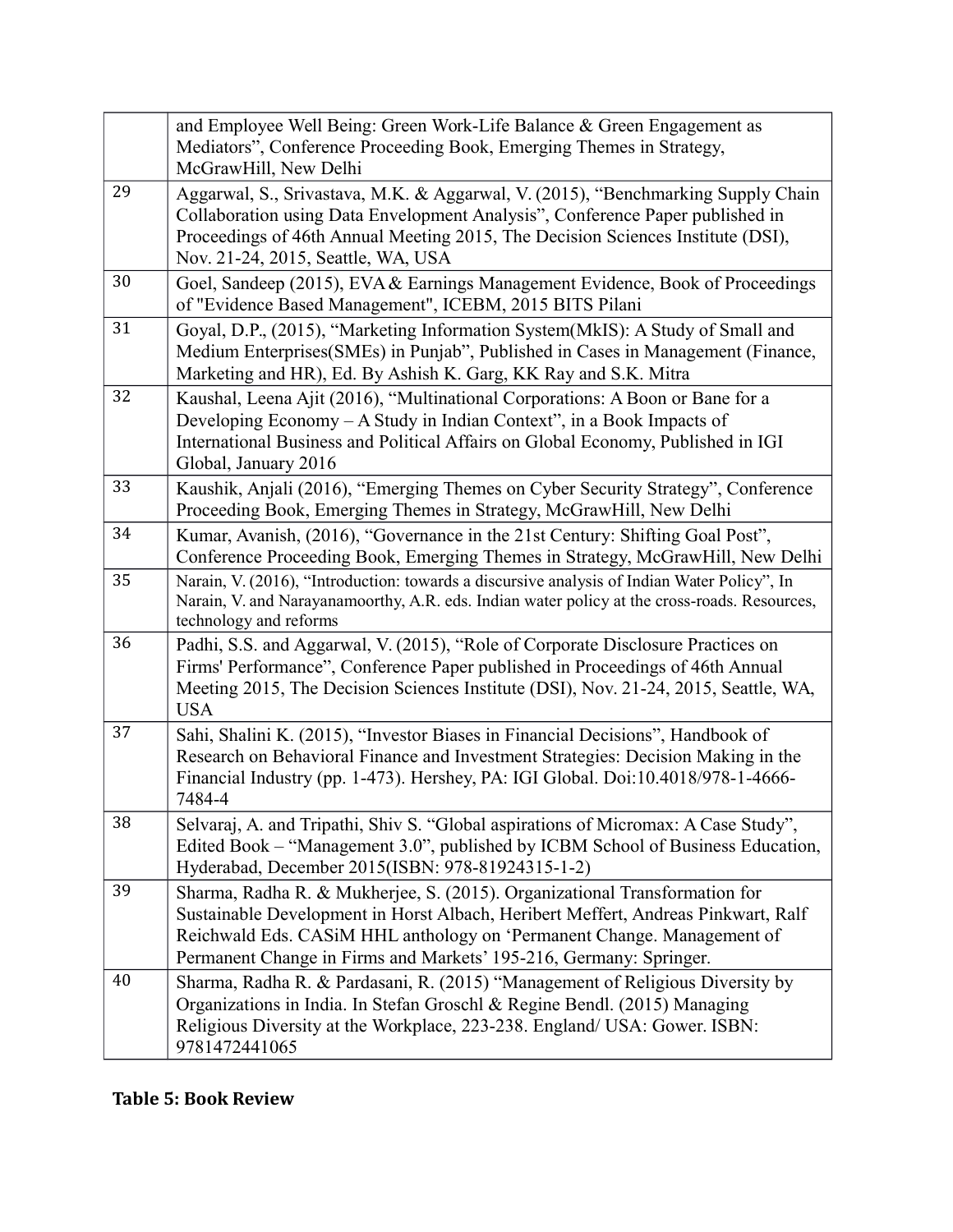| S. No.         | <b>Book Reviews</b>                                                                                                                                                                                                 |
|----------------|---------------------------------------------------------------------------------------------------------------------------------------------------------------------------------------------------------------------|
| $\mathbf{1}$   | Iyer, Veena S. (2014), Book Review of "Pension Reforms in India- The Unfinished Agenda"<br>by H. Sadhak, published in Vision 18(2)                                                                                  |
| $\overline{2}$ | Sahi, Shalini. K. (2014), Book Review: Easy Money: Evolution of Money from Robinson<br>Crusoe to the First World War by Vivek Kaul, Vision: The Journal of Business Perspective,<br>18(3), 254-255.                 |
| 3              | Iyer, Veena S. (2014), Book Review of "Pension Reforms in India- The Unfinished Agenda"<br>by H. Sadhak, published in Vision $18(2)$                                                                                |
| 4              | Sahi, Shalini. K. (2014), Book Review: Easy Money: Evolution of Money from Robinson<br>Crusoe to the First World War by Vivek Kaul, Vision: The Journal of Business Perspective,<br>$18(3)$ , 254-255.              |
| 5              | Saini, Debi S., (2015), Book Review: Building Anti-fragile Organizations – Risk, Opportunity<br>and Governance in a Turbulent World, Aldershot, UK: Gower Publishing Ltd., 2014 by Tony<br>Bendell, $xviv + 228$ pp |
| 6              | Saini, Debi S., (2015), Book Review: Rosemary Thompson and Eileen Arney (2015)<br>Managing People, 4 <sup>th</sup> Edition. Routledge, New York. ISBN 978 0415 71354 2 x+180 pages                                  |
| 7              | Srivastava, R., (2015), "Rohitashya Chattopadhyay, Understanding India: Cultural Influences<br>of Indian Television Commercials, Vision, 19(3), 2015, MDI, Sage Publication                                         |
| 8              | Narain, V. (2016), "Diverting the Flow", Margreet Zwarteveen, Sara Ahmed and Suma Rimal<br>Gautam, eds. 2012. Zubaan Publications. South Asian Water Studies. 5(1): 62-64.                                          |

# **Table 6: Faculty attended and presented Papers in International Conference**

| <b>S. No.</b>  | <b>International Conference Attended</b>                                           |
|----------------|------------------------------------------------------------------------------------|
| $\mathbf{1}$   | Ashra, Sunil (2015), "Does Credit Availability affect Inflation & Growth? Evidence |
|                | from India", presented paper in Global Conference on Managing in Recovering        |
|                | Markets (GCMRM 2015), held at MDI Gurgaon during March 11-13, 2015.                |
| $\overline{2}$ | Bhatnagar, Jyotsna (2014), "Millennial Entrepreneurs & Climate Change              |
|                | Management- A Cross Country Analysis of Innovation" presented paper in             |
|                | Academy of Management Conference 2014, at Philadelphia, USA during August 1-       |
|                | 5,2014                                                                             |
| 3              | Bondia, Ripsy, and Biswal, Pratap C. (2015), "Varying Size and Value Premiums: A   |
|                | Study of Indian Stock Market", presented paper in Global Conference on Managing    |
|                | in Recovering Markets (GCMRM 2015), held at MDI Gurgaon during March 11-13,        |
|                | 2015.                                                                              |
| $\overline{4}$ | Dasgupta, Meeta (2015), "Driving Innovation through Strategic Alliances: A         |
|                | Conceptual Framework", presented paper in Global Conference on Managing in         |
|                | Recovering Markets (GCMRM 2015), held at MDI Gurgaon during March 11-13,           |
|                | 2015.                                                                              |
| 5              | Gaur, Vidhu (2014), "Entrepreneurship for Sustainable Rural Development"           |
|                | presented paper in GCMRM 2014, Adelaide, Australia during November 8-9, 2014       |
| 6              | Goel, Sandeep (2015), "EVA & Earnigs Management Evidence" presented paper in       |
|                | ICEBM 2015 International Conference, BITS, Pilani, India, during March 20-21,      |
|                | 2015.                                                                              |
| $\overline{7}$ | Gupta, Narain (2014), "A Study of competitiveness of selected manufacturing        |
|                | companies in a developing economy" Presented Paper in GCMRM 2014, Adelaide,        |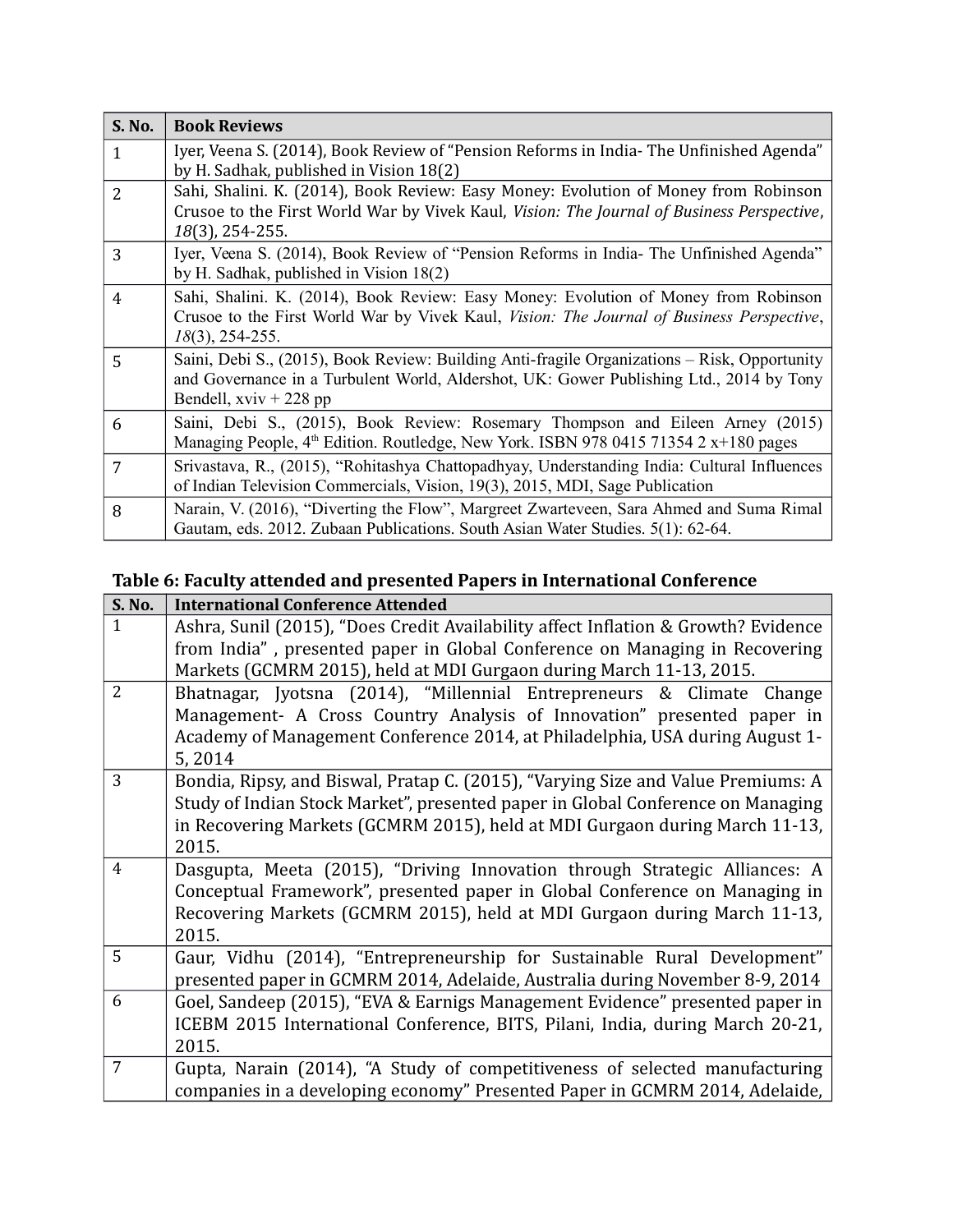|    | Australia during November 8-9, 2014                                                                                                                                                                                                                                                                                                                                             |
|----|---------------------------------------------------------------------------------------------------------------------------------------------------------------------------------------------------------------------------------------------------------------------------------------------------------------------------------------------------------------------------------|
| 8  | Jain, A.K. & Günzel, F. (2014). Relationship between Trust, Distributed Leadership and                                                                                                                                                                                                                                                                                          |
|    | Job Performance in Health Care Context: Exploring the mediating role of Job                                                                                                                                                                                                                                                                                                     |
|    | Satisfaction. Submitted to Performance Management Association (PMA) conference                                                                                                                                                                                                                                                                                                  |
|    | that is co-hosted by the University of Cambridge and Aarhus University, Aarhus,                                                                                                                                                                                                                                                                                                 |
|    | Denmark, 25-27 June 2014. http://icoa.au.dk/conferences-workshops/pma-2014-                                                                                                                                                                                                                                                                                                     |
|    | conference/                                                                                                                                                                                                                                                                                                                                                                     |
| 9  | Jain, A.K. & Sinha, A.K. (2014). Exploring the relationship between motivation for<br>leadership and distributed leadership practices. Paper presented in National<br>Academy of Psychology conference held in IIFM, Bhopal.                                                                                                                                                    |
| 10 | Jain, A.K., Jeppesen, H.J., & Jønsson, T. (2014). Empowering Leadership and                                                                                                                                                                                                                                                                                                     |
|    | Performance: The mediating role of distribution of leadership and intrinsic                                                                                                                                                                                                                                                                                                     |
|    | motivation. International Conference of Applied Psychology, Paris, 8-13 July 2014                                                                                                                                                                                                                                                                                               |
|    | www.icap2014.com.                                                                                                                                                                                                                                                                                                                                                               |
| 11 | Jain, A.K., Jeppesen, H.J., & Jønsson, T. (2014). Self-Efficacy and Vertical Trust as<br>predictors of Distributed Leadership, submitted to Performance Management<br>Association (PMA) conference that is co-hosted by the University of Cambridge and<br>Aarhus University, Arhus, Denmark, 25-27 June 2014. http://icoa.au.dk/conferences-<br>workshops/pma-2014-conference/ |
| 12 | Jain, Ajay K. (2014), "Exploring the impact of Motivation to Lead o Distributed<br>Leadership Practices: Preliminary Findings", presented paper in National<br>Academy of Psychology Conference at IIFM, Bhopal, India during December 12-<br>14,2014                                                                                                                           |
| 13 | Jaiswal, M. P. (2015), "Role of Information and Communication Technology in<br>Enhancing Global Competitiveness for Manufacturing Industry in India"<br>presented paper in 8th ISDSI International Conference, Pune, India, during<br>January 2-4, 2015.                                                                                                                        |
| 14 | Jakhar, Meenakshi and Bharadwaj Sangeeta S. (2015), "Agility enablers for<br>innovative and imitating firms: A framework for mobile handset industry"<br>presented paper in Global Conference on Managing in Recovering Markets<br>(GCMRM 2015), held at MDI Gurgaon during March 11-13, 2015.                                                                                  |
| 15 | Kaushik, Anjali (2014), "Data- driven outcome-based healthcare Initiatives:<br>Learning from Public Sector in India" presented paper in 14th European<br>Conference on e-Government (ECEG 2014) at Brasvo, Romania during June 12-13,<br>2014                                                                                                                                   |
| 16 | Kumar, Sanjay (2014), "Risk Mitigation in Manufacturing Process through<br>development of 4M Model" presented paper in AIMTDR 2014, IIT, Guwahiti<br>during December 12-14, 2014                                                                                                                                                                                                |
| 17 | Madan, Anishya O. and Bhatnagar, Jyotsna (2015), "Talent Management in<br>Emerging Firms", presented paper in Global Conference on Managing in<br>Recovering Markets (GCMRM 2015), held at MDI Gurgaon during March 11-13,<br>2015.                                                                                                                                             |
| 18 | Mukherjee, Jaydeep (2014), "Adoption of 4G mobile data services in India",<br>Presented Paper in GCMRM 2014, Adelaide, Australia during November 8-9, 2014                                                                                                                                                                                                                      |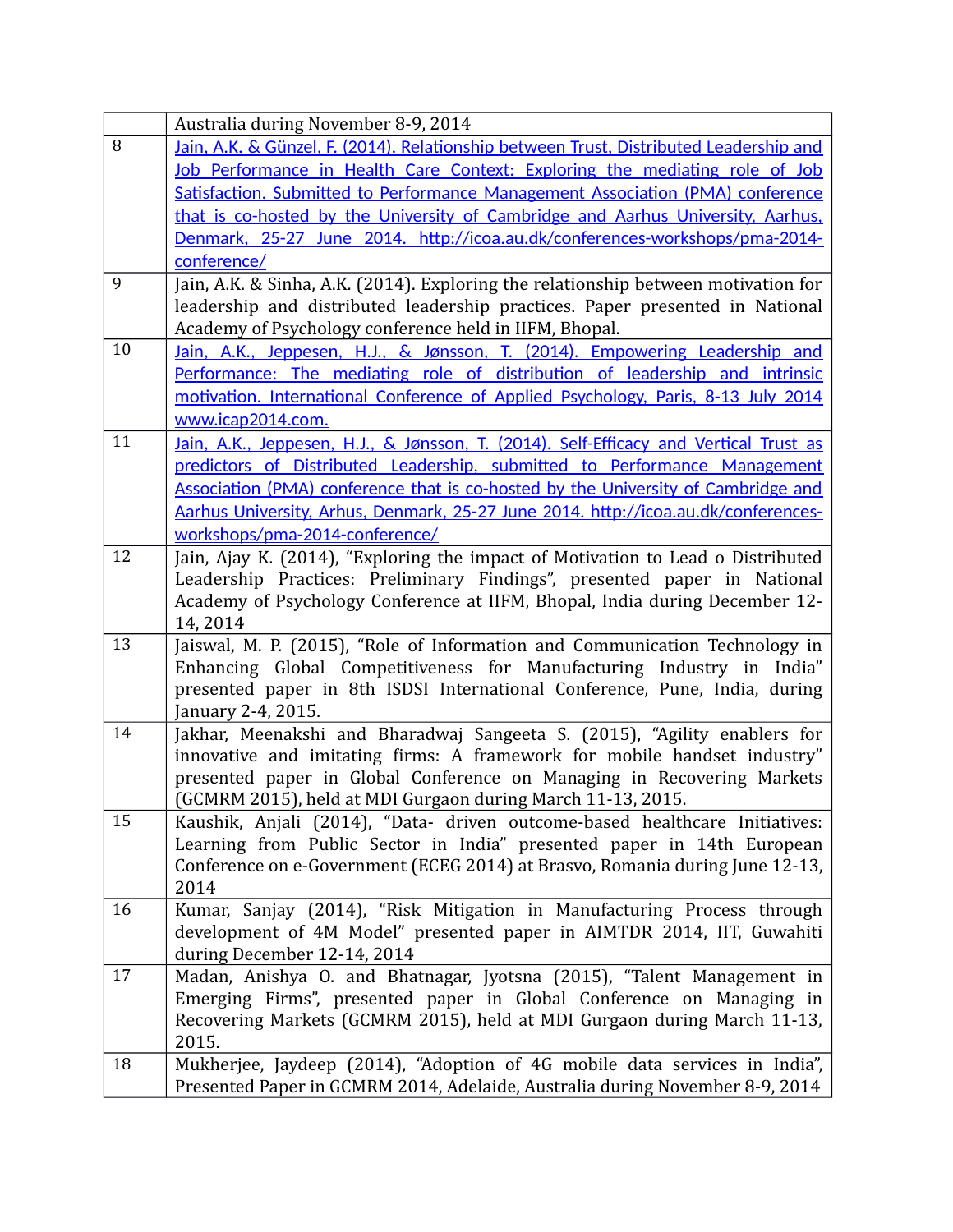| 19 | Mukherjee, Jaydeep (2015), "Model for Online Purchase: A study of e-retail in                                                                   |
|----|-------------------------------------------------------------------------------------------------------------------------------------------------|
|    | India", presented paper in Global Conference on Managing in Recovering Markets                                                                  |
|    | (GCMRM 2015), held at MDI Gurgaon during March 11-13, 2015.                                                                                     |
| 20 | Nath, Bhaskar J., Kumar, Sanjay, and Nirman, Abhishek (2015), "Life cycle                                                                       |
|    | assessment of air conditioning products for Indian market", presented paper in                                                                  |
|    | Global Conference on Managing in Recovering Markets (GCMRM 2015), held at                                                                       |
|    | MDI Gurgaon during March 11-13, 2015.                                                                                                           |
| 21 | Nayak, Sunanda, and Bhatnagar, Jyotsna (2015), "Impact of Commitment Based                                                                      |
|    | HR Practices on Absorptive Capacity Knowledge Exchange and Combination",                                                                        |
|    | presented paper in Global Conference on Managing in Recovering Markets                                                                          |
|    | (GCMRM 2015), held at MDI Gurgaon during March 11-13, 2015.                                                                                     |
| 22 | Rai, Shailendra K. (2015), "Determinants of Going Public Decision: A Literature                                                                 |
|    | Review" presented paper in 8th ISDSI International Conference, Pune, India,                                                                     |
| 23 | during January 2-4, 2015.                                                                                                                       |
|    | Rai, Sumita (2015), "Impact of Grievance Redressal on Organizational<br>Commitment and Job Attachment- Case of Power Distribution Organization" |
|    | presented paper in 8th ISDSI International Conference, Pune, India, during                                                                      |
|    | January 2-4, 2015.                                                                                                                              |
| 24 | Roy, Ankur (2014), "Performance Evaluation of Infrastructure Companies- An                                                                      |
|    | Application of Data Envalopment Analysis and TOPSIS" presented Paper in                                                                         |
|    | International Conference on Frontiers of Infrastructure Finance (ICFIF 2014) at                                                                 |
|    | IIT Kharagpur, West Bengal, India during November 13-15, 2014                                                                                   |
| 25 | Saini, Debi S. (2014), "The Framework & Working of Indian Industrial Relations                                                                  |
|    | Law: Case for Reform", presented paper in International Conference on Industrial                                                                |
|    | Relations: The Role of HR, at School of Management Studies, Jawaharlal Nehru                                                                    |
|    | Technological University, Hyderabad, India during Aug 21-22, 2014                                                                               |
| 26 | Sharma, Anshu, and Bhatnagar, Jyotsna (2015), "Talent Analytics for Talent                                                                      |
|    | Intelligence: Redefining HR Intelligence for Talent Management Decisions in                                                                     |
|    | Emerging Markets", presented paper in Global Conference on Managing in                                                                          |
|    | Recovering Markets (GCMRM 2015), held at MDI Gurgaon during March 11-13,<br>2015.                                                               |
| 27 | Sharma, Kirti (2014), "Online Health Information Seeking Behavior: A literature                                                                 |
|    | review" Presented paper in International Conference on Social Media Marketing                                                                   |
|    | (ICSMM 2014) at We School, Bangalore, India during July 24-25, 2014                                                                             |
| 28 | Sharma, Kirti (2015), "Attitude towards knowledge Management: Pilot Study in                                                                    |
|    | SMEs" presented paper in 15th EBES Conference, Lisbon during January 8-10,                                                                      |
|    | 2015                                                                                                                                            |
| 29 | Srivastava, Vibhava (2014), "Exploring Service Quality Perceptions of Online                                                                    |
|    | Shoppers: Evidence from India", presented paper in GCMRM 2014, Adelaide,                                                                        |
|    | Australia, during November 8-9, 2014                                                                                                            |
| 30 | Tripathi, Shiv S. (2015), "Product innovation and Commercialization at a Higher                                                                 |
|    | Education Institution (HEI) in India: A Case Study" presented paper in ICIER-IIMB                                                               |
|    | International Conference on Entrepreneurship education and training: Design,                                                                    |
|    | Delivery and Effectiveness, Bangalore, India during January 29-31, 2015.                                                                        |
| 31 | Tripathi, Shiv S. (2015), "Enterprise Risk Management at COPCO", presented                                                                      |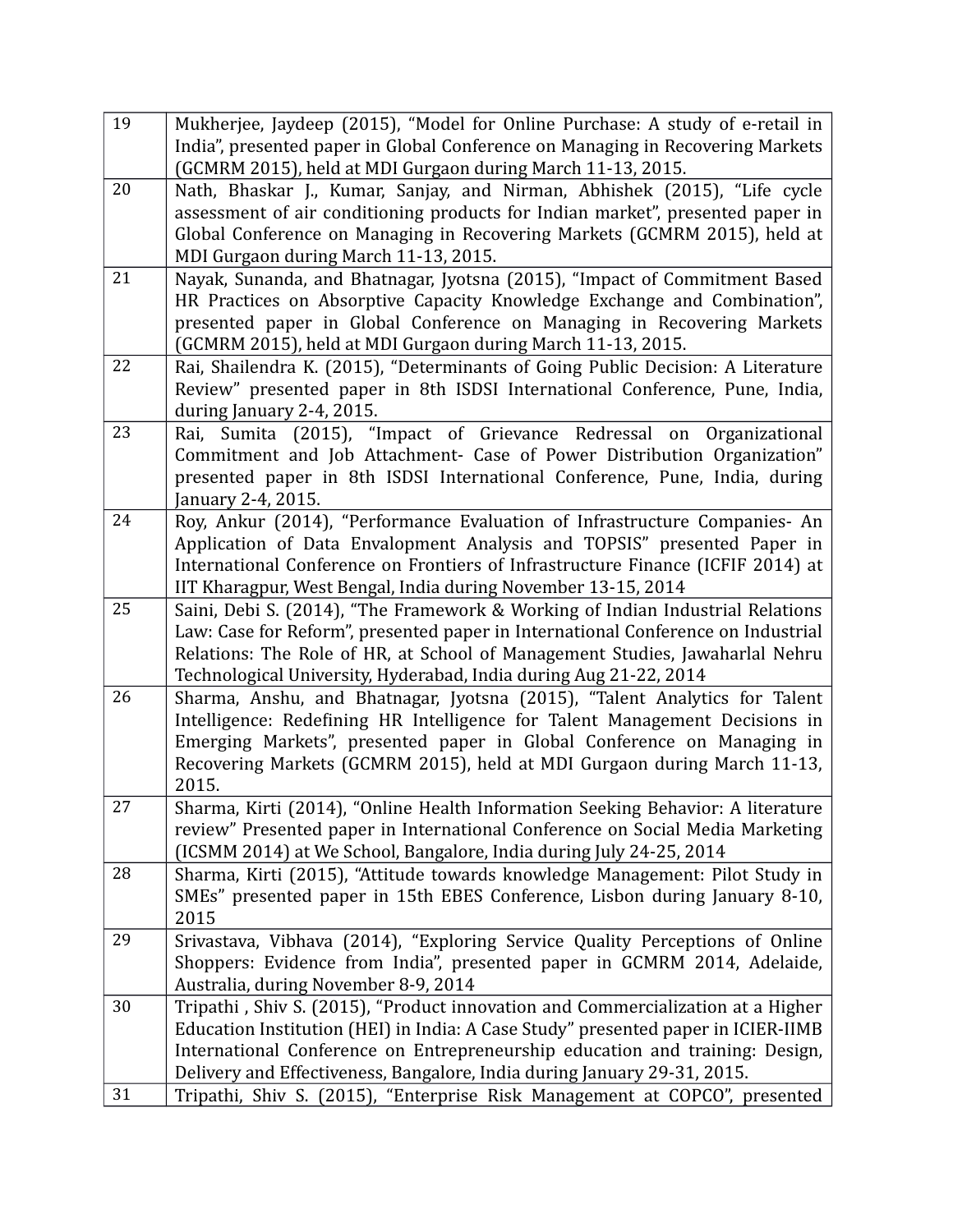|    | paper in Global Conference on Managing in Recovering Markets (GCMRM 2015),<br>held at MDI Gurgaon during March 11-13, 2015.                                                                                                                                    |
|----|----------------------------------------------------------------------------------------------------------------------------------------------------------------------------------------------------------------------------------------------------------------|
| 32 | Verma, Akhil and Iyer Veena S. (2015), "Impact of pre-crisis leverage on firm<br>performance during recovery", presented paper in Global Conference on<br>Managing in Recovering Markets (GCMRM 2015), held at MDI Gurgaon during<br>March 11-13, 2015.        |
| 33 | Yadav, Alok, and Ghosh, Sajal (2015), "Role of Agriculture in Recovering<br>Economics", presented paper in Global Conference on Managing in Recovering<br>Markets (GCMRM 2015), held at MDI Gurgaon during March 11-13, 2015.                                  |
| 34 | Aggarwal, Vijay (2015), "1. Benchmarking Supply Chain Collaboration using Data<br>Envelopment Analysis; 2. Role of Corporate Disclosure Practices on Firms'<br>Performance", 2015 Annual Meeting of the Decision Sciences Institute (DSI), Seattle,<br>WA, USA |
| 35 | Aggarwal, Vijay (2016), "Developing Simulation based strategic for Food Grams<br>Movement in India", 9th ISDSI International Conference                                                                                                                        |
| 36 | Bhatnagar, Jyotsna (2016), "Key note speaker", International HR Conference on<br><b>Employee Engagement</b>                                                                                                                                                    |
| 37 | Dr. Kirti Sharma (2016), "Measuring acceptance of CRM analytical tools and<br>organizational factors", ITBI - 15                                                                                                                                               |
| 38 | Goel, Sandeep (2015), "Smoothing Income Numbers in Indian FMCG Industry: An<br>Investigative Case Study", International Conference on Arts, Social Science,<br>Economics and Educaton (ICASEE 2015), Toronto, Canada                                           |
| 39 | Gupta, Amit K. (2016), "Joint replenishment strategy in production inventory model<br>with equal production run and replenishment cycle", 9th ISDSI International<br>Conference                                                                                |
| 40 | Gupta, Amit Kumar (2015), "Optimal Joint Replenishment Strategy for a Central<br>Factory with Multiple Satellite Factories using Simulated Annealing", International<br>Academy of Business and Economics (IABE), Las Vegas                                    |
| 41 | Gupta, M., Sharma, Chavi B. and Gupta, N. (2016), "A Review of Indian Aviation<br>Industry Growth Opportunities and Challenges", 12 <sup>th</sup> Intl. Research Conference on<br>Quality, Innovation and Knowledge Management, Feb. 14-17, 2016               |
| 42 | Jaiswal, M.P. (2016), "Empirical investigation on adoption of enterprise resource<br>planning systems as a service", International Conference on Business Admn. 2016                                                                                           |
| 43 | Kaushik, Anjali (2015), "State Transgression on Electronic Expression: Is it for<br>Real?", American Conference for Information Systems (AMCIS, 2015), Puerto, Riw,<br><b>US</b>                                                                               |
| 44 | Narain, Vishal (2016), "Invited to participate as member of working group on<br>environment, health & sustainable cities", Pathways to Sustainable Urbanization                                                                                                |
| 45 | Nath, Dhruva (2015), "A New Breed of Emerging Angel Investors : Experiences from<br>India", Annual Tokyo Business Research Conference, Tokyo, Japan                                                                                                            |
| 46 | Prasad, Rohit (2015), "A Techno-Economic Study of Wi-Fi adoption in India", Second<br>Regional ITS Conference                                                                                                                                                  |
| 47 | Prashar, Anupama (2015), "A Hybrid DOE Framework for SS pro improvement - an<br>empirical study", Fore International Operations Conference on Nov. 26-27, 2015 at                                                                                              |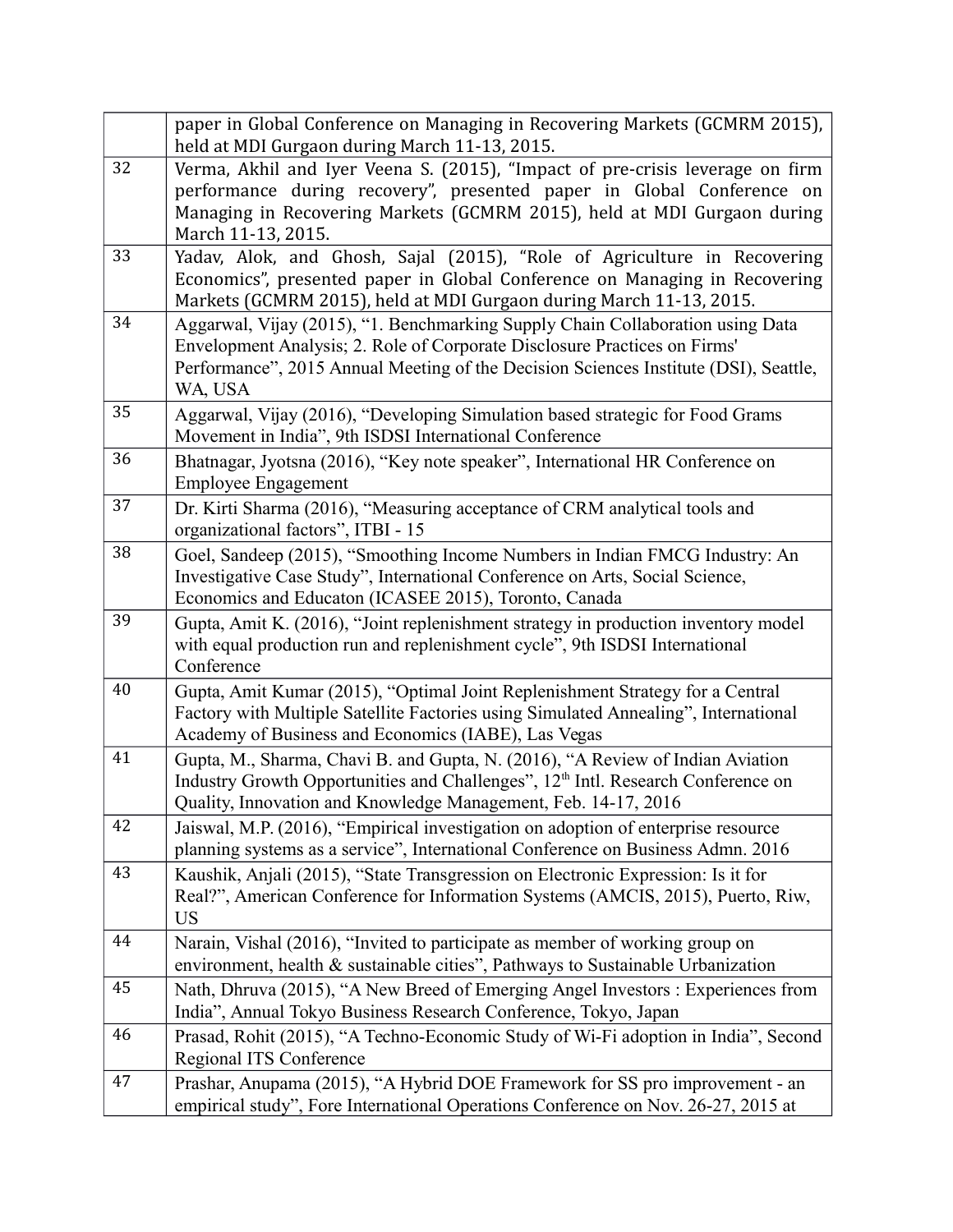|    | Fore School, New Delhi                                                                                                                                                                                                                                |
|----|-------------------------------------------------------------------------------------------------------------------------------------------------------------------------------------------------------------------------------------------------------|
| 48 | Rai, S. K. and Bhusnurrmath, N.R. (2015), "Mumbai Trans Harbor Sea Link: Project<br>Financing through PPP", NACRA Conference, October 7-9, 2015 Orlando, Florida,<br><b>USA</b>                                                                       |
| 49 | Lin, Yi Hua and Rai, S. K. (2015), Environment Accounting Practice, NACRA<br>Conference, October 7-9, 2015 Orlando, Florida, USA.                                                                                                                     |
| 50 | Aggarwal, S., Rai, S., Jaiswal, M.P. and Rai, S. K. (2015), MITHIL Asmita and<br>Madhubani Paintings: Challenges of Social Business, NACRA Conference, October 7-<br>9, 2015, Orlando, Florida, USA.                                                  |
| 51 | Aggarwal, S., Rai, S., Jaiswal, M.P. and Rai, S. K. (2015), The Kutumb Foundation<br>and Social Media for Volunteer Recruitment, NACRA Conference, October 7-9, 2015<br>Orlando, Florida, USA.                                                        |
| 52 | Rai, Sumita (2015), "Knowledge Leadership, Knowledge sharing and innovation",<br>Frontier in Managerial and Oranizational Cognition: MOC Academy of Management,<br>Roskilde University, Copenhagen                                                    |
| 53 | Roy, Ankur (2015), "1. Barriers to Innovation in SMEs in India; International<br>Conference on Research & Business Sustainability                                                                                                                     |
| 54 | 2. Relationship between Financial Behaviour and Investment Willingness in Financial<br>Markets", International Conference on Research & Business Sustainability                                                                                       |
| 55 | Sasrdana, D., Terziovski, M and Gupta, N. (2016), "The Impact of Sustainability<br>Practices on Performance of Indian Manufacturing", 12 <sup>th</sup> Intl. Research Conference on<br>Quality, Innovation and Knowledge Management, Feb. 14-17, 2016 |
| 56 | Shaikh, Imlak (2016), "Stylized Patterns of Implied Volatility in India: A case study of<br>Currency Options", International Research Conference 2016, Mumbai                                                                                         |
| 57 | Sharma, Kirti (2016), "Systematic review of social marketing strategies to prevent<br>FASD during pregnancy", ICSM-2016, IIMB                                                                                                                         |
| 58 | Sharma, Radha R. (2015), "Humanistic Management: Indian Perspective", Academy<br>of Management Conference, Vancouver, Canada                                                                                                                          |
| 59 | Sharma, Radha R. (2015), "Managing for Responsibility: An Alternative Paradigm",<br>2015 Global Forum for Responsible Management Education, New York                                                                                                  |
| 60 | Singh, N.P. (2015), "credit Modelling using Hybrid Machine Learning Technique",<br>2015 International Conference onSoft Computing Tech. and Implementation<br>(ICSCTI), MRIU, Faridabad, Oct. 8-10, 2015                                              |
| 61 | Srivastava, Ritu (2015), "Fueling Growth in Fashion Retail Through Private Brands:<br>The case of Big Bazaar", International Case Symposium of Fashion Retail<br>Management                                                                           |
| 62 | Srivastava, Ritu (2015), "Value Creation Through Social Inovation in The Supply<br>Chain: The case of Jaipur Rugs in India", International Conference on Innovations &<br>IPR 2015, Hotel LeMeridien, New Delhi                                       |
| 63 | Tripathi, Shiv S. (2015), "Open Service Innovations in Information Technology<br>Services Industry", XXVI ISPIM Innovation Conference, Hungary, June 14-17,<br>Published by LUT Scientific & Expertise Publications, Finland, June 2015               |
| 64 | Tripathi, Shiv S. (2016), "Diversity and Openness of Indian Boards Does                                                                                                                                                                               |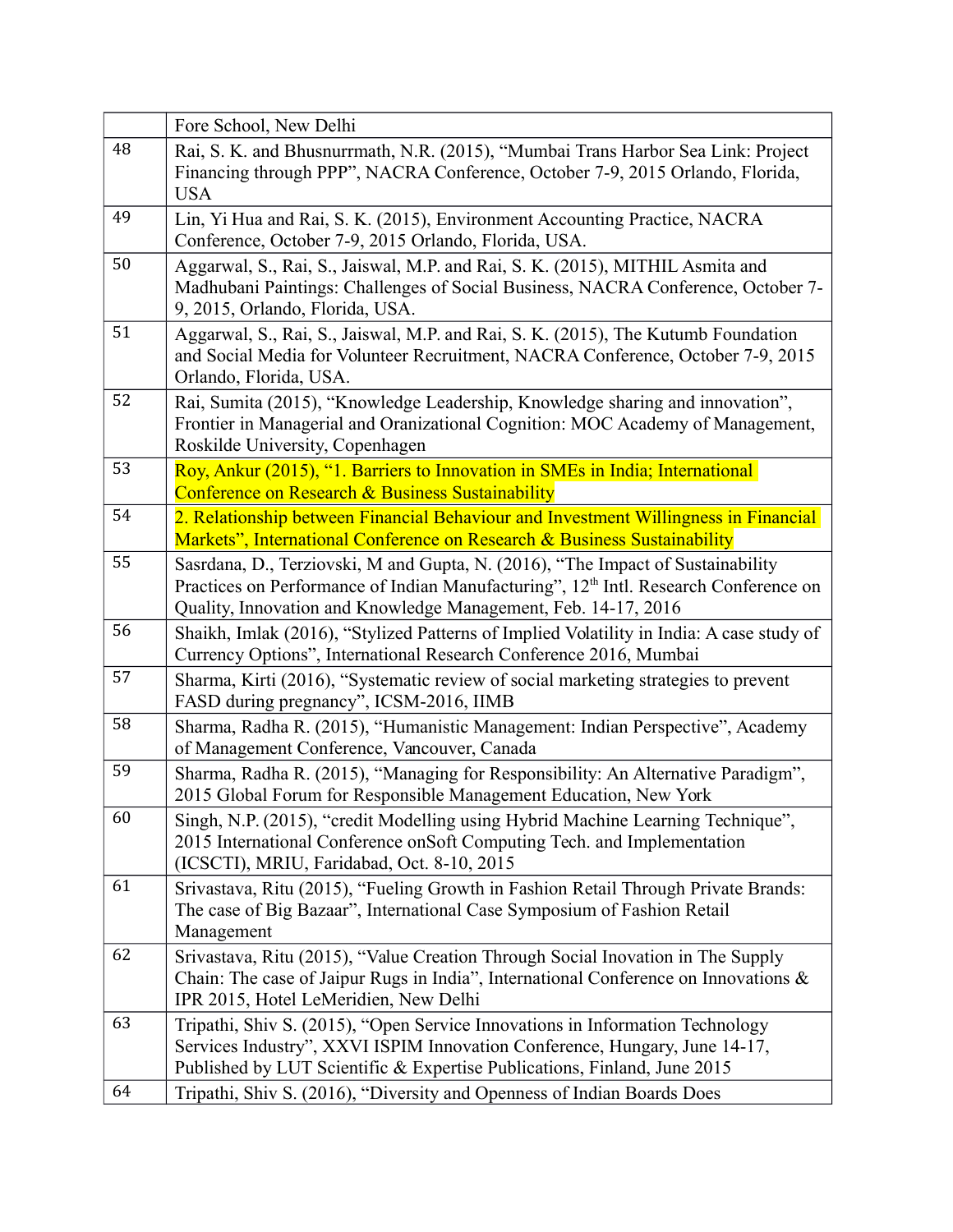|    | Internationalization Matter?", 9th ISDSI International Conference                                                                                                                                                                                                                                                                                                                                                     |
|----|-----------------------------------------------------------------------------------------------------------------------------------------------------------------------------------------------------------------------------------------------------------------------------------------------------------------------------------------------------------------------------------------------------------------------|
| 65 | Singh, R.K., Kumar, P. Chaudhary, N., Saxena, N., and Singh, S.(2015), "Impact Of<br>Modular Sourcing On Supply Chain Flexibility: Comparative Study", GLOGIFT 15,<br>Fifteenth Global Conference on Flexible Systems Management, Symbiosis Institute of<br>Technology, Symbiosis International University, Pune, India October 23-25, pp. 1094-<br>1110.                                                             |
| 66 | Chaudhary, T., Chhabra, D and Singh, R.K. (2015) "Evaluation and measurement of<br>the effects of green practices on the performance of Indian manufacturing industries<br>after adopting green supply chain management, GLOGIFT 15, Fifteenth Global<br>Conference on Flexible Systems Management, Symbiosis Institute of Technology,<br>Symbiosis International University, Pune, India, October 23-25, pp. 431-450 |
| 67 | Gupta, A., Singh, R.K., and Suri, P.K., (2015), "Study of Best Practices and<br>Challenges for Logistics Providers in India", International Conference of Advance<br>Research and Innovation, January 31st, Institution of Engineers, Delhi.                                                                                                                                                                          |
| 68 | Batra, K., Rao, P., Choudhary, R., Singh R.K and Singh, S., (2015) "Study on<br>Application of Lean Manufacturing Tools for Performance Improvement"<br>International Conference of Advance Research and Innovation, January 31st,<br>Institution of Engineers, Delhi.                                                                                                                                                |
| 69 | Vij, S and Narain, V. (2016), "Land, water and power: the demise of common property<br>resources in periurban Gurgaon, India", 8th International Conference of the Indian<br>Society for Ecological Economics. Bangalore, January 6-8, 2016.                                                                                                                                                                          |
| 70 | Narain, Vishal and Vij, S. (2016), "Conflicts and cooperation over water in periurban<br>contexts: towards a research agenda for emerging Indian cities" 8th International<br>Conference of the Indian Society for Ecological Economics. Bangalore, January 6-8,<br>2016.                                                                                                                                             |
| 71 | Sharma, Radha R., (2015), "Emotional Competency for Responsible Management<br>Transformation during PDW on Responsible Management Education in Action: A<br>Competence-Based Approach at the 75 <sup>th</sup> Annual Meeting of the Academy of<br>Management August 7-11, 2015 Vancouver, British Columbia, Canada.                                                                                                   |
| 72 | Sharma, Radha R., (2015), "Navigating Challenges in the Research Journey during<br>PDDW on International Insights on Supervising PhD Scholars for Success across the<br>Globe at the 75 <sup>th</sup> Annual Meeting of the Academy of Management August 7-11, 2015<br>Vancouver, British Columbia, Canada.                                                                                                           |

### **Table 7: Management and Business Cases Published**

| <b>S. No.</b> | <b>Publication Details</b>                                                                                                |
|---------------|---------------------------------------------------------------------------------------------------------------------------|
|               | Dasgupta, M. (2014). Face Off: Technology Strategy vs. Organizational Culture,<br>Journal of Case Research, 5(1), 1-27    |
| 2             | Dasgupta, M. (2014). Facebook and Whatsapp: Alliance or Acquisition. Richard<br><b>IVEY.</b>                              |
| 3             | Dasgupta, M. (2014). Transforming a State Owned Utility-The Role of Technology<br>and Leadership, Vikalpa, 39(3), 105-128 |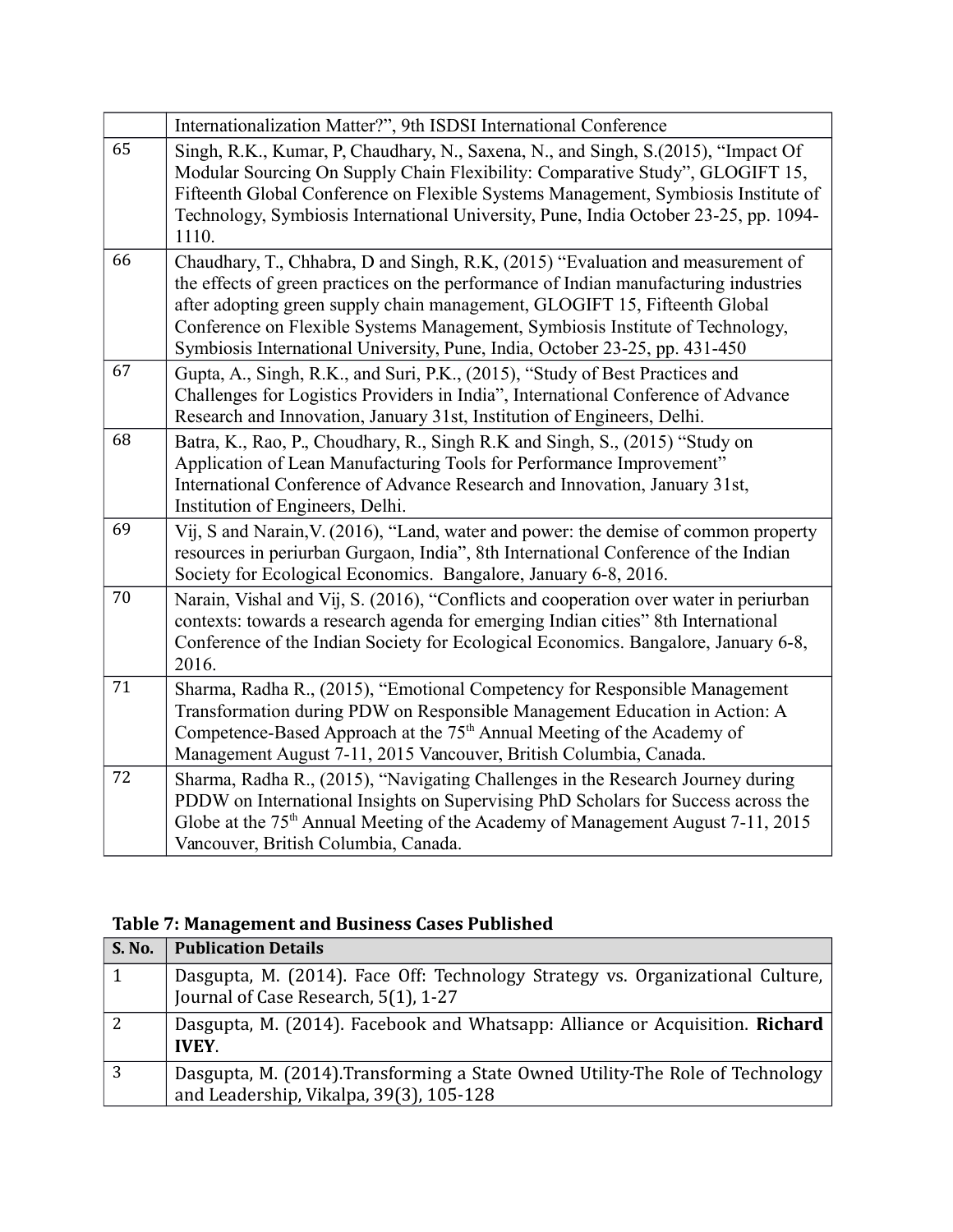| $\overline{4}$ | Dash, Ashutosh (2014), "NILCO Pvt. Ltd. - The Technology Selection Process (A)",<br>IVEY Publishing, Product No 9B14M068, Version 2014-06-24                                                                                                      |
|----------------|---------------------------------------------------------------------------------------------------------------------------------------------------------------------------------------------------------------------------------------------------|
| 5              | Dash, Ashutosh (2014), "NILCO Pvt. Ltd. - The Technology Selection Process (B)",<br>IVEY Publishing, Product No 9B14M069, Version 2014-06-24                                                                                                      |
| 6              | Gaur, Vidhu, and Jain Neera, Case Titled "Case Study on Mahashian Di Hatti<br>(MDH) published in International Journal of Business and General Management<br>(IJBGM) ISSN(P) : 2319-2267; ISSN(E): 2319-2275, Vol.3, Issue 4, Sep 2014, 11-<br>16 |
| $\overline{7}$ | Goel Sandeep (2014), "Capital Budgeting Management of Bharti Airtel- The<br>Profitability Impact, Product No. 9B14N006, 04/11/2014, IVEY Publishing                                                                                               |
| 8              | Goel, Sandeep (2014), Adequacy of Dividend Policy, Product No. 114-0768,<br>ISBN14N006, 04/11/2014, Case center, North America                                                                                                                    |
| 9              | Menon, A. and Dasgupta, M. (2014), "Sidhi Tribal Women's Cooperative:<br>Leadership Succession. Richard IVEY                                                                                                                                      |
| 10             | Mukherjee J; Kawde J. (2014), "Citibank India Credit Card: Strategy for Profitable<br>Growth" IVEY Publishing, No. 9B14A016, 15 pages                                                                                                             |
| 11             | Mukherjee J; Padmanabhan S. (2015), "Boosting Boost: Charting Growth<br>Opportunities" IVEY Publishing, No. 9B15A003, 16 pages                                                                                                                    |
| 12             | Rai, Shailendra Kumar and Gupta, C. P. (2014), IFCI: Turning Around an Ailing<br>Financial Institution, 14/543C, Asia Case Research Center, Hong Kong                                                                                             |
| 13             | Sharma, Anshu and Bhatnagar, Jyotsna (2014), "An Entrepreneur's Future Calling:<br>Human Capital Risk And Exit Dilemmas" Richard IVEY Business Publishing. Product<br>Number: 9B14C035                                                            |
| 14             | Singh, Harshita and Saini, Debi S. (2014), "Industrial Unrest at TESCO CRANES"<br>No. 9B14C050, published byu IVEY Publishing                                                                                                                     |
| 15             | Singhal Shelly and Shailendra Kumar Rai (2014), Manish Enterprises: A Growth<br>Versus Profitability Dilemma, 9B14N021, IVEY Publishing.                                                                                                          |
| 16             | Srivastava, Ritu (2014), "Managing Growth In Higher Education Institutions<br>Casecenter.org, 2014, Case - Reference no. 314-125-113                                                                                                              |
| 17             | Srivastava, Ritu (2014), "Institutions Calling: Customer At The Doorstep,<br>Casecenter.org, 2014, Case - Reference no. 514-037-1                                                                                                                 |
| 18             | Srivastava, Vibhava (2014), "Sahara Q Mobile Shop: Retail on Wheels, Richard<br><b>IVEY</b> Publication No. 514-071-1                                                                                                                             |
| 19             | Srivastava, Vibhava (2014), "Sahara Q Shop: Automation of New Store Opening,<br>Richard IVEY Publication No. 514-014-1                                                                                                                            |
| 20             | Veena Iyer S (2014) Case study with Teaching note published by <b>IVEY</b> Publishing<br>titled "Flipkart: Valuing a Venture capital-funded start-up".                                                                                            |

# **Table 8: News Paper / Magazine Article**

| S.No.          | <b>Publication Details</b>                                                    |
|----------------|-------------------------------------------------------------------------------|
|                | Atmanand (2014), "The Budget 2014", published in Mumbai Mirror                |
| $\overline{2}$ | Dash, Ashutosh (2015), "Budget Expectation" published in The Pioneer, 24th    |
|                | February 2015.                                                                |
| 3              | Dash, Ashutosh (2014), Burden of Expectations Awaits -Long-Term Solutions Are |